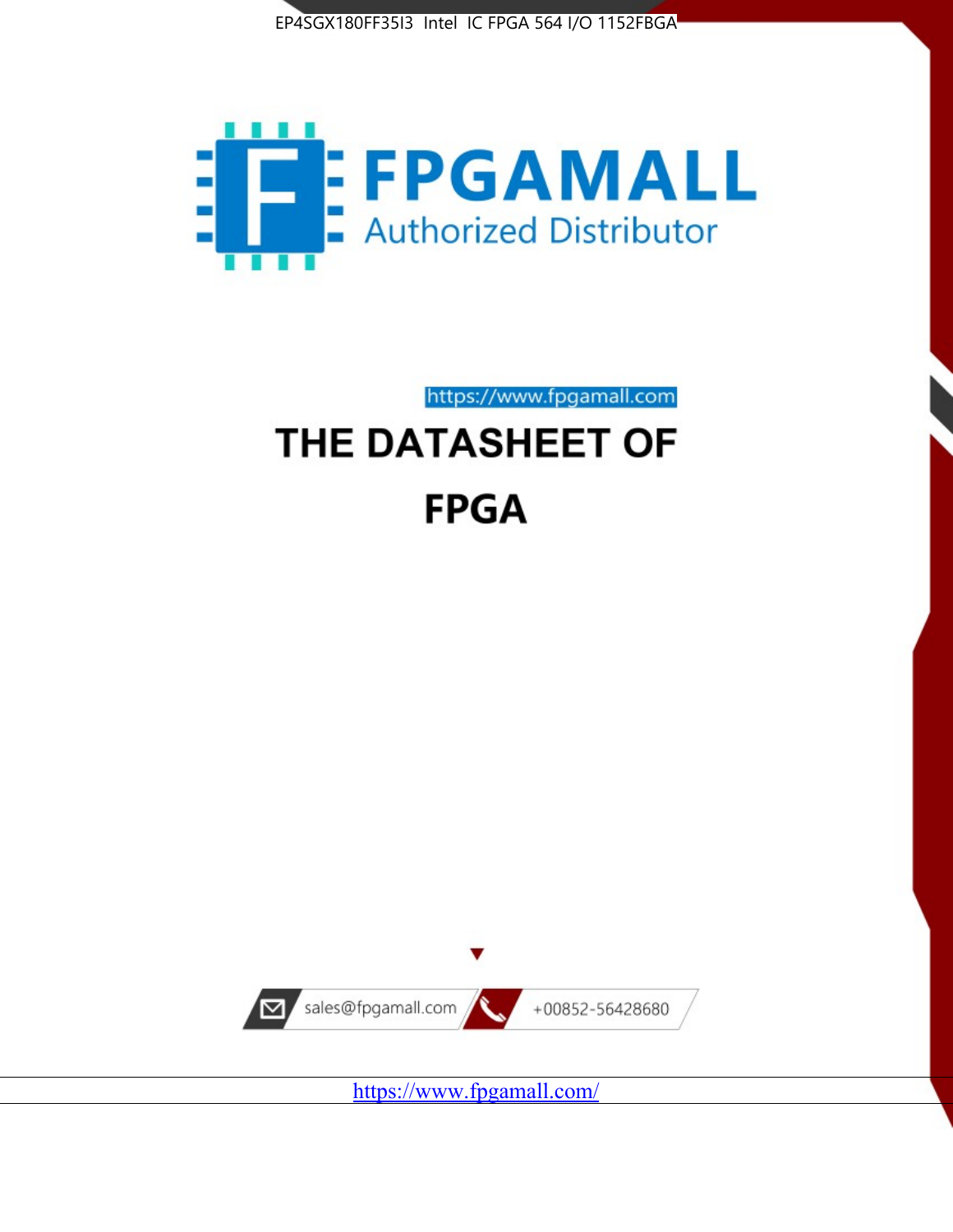EP4SGX180FF35I3 Intel IC FPGA 564 I/O 1152FBGA



# **1. Overview for the Stratix IV Device Family**

**SIV51001-3.5**

Altera® Stratix® IV FPGAs deliver a breakthrough level of system bandwidth and power efficiency for high-end applications, allowing you to innovate without compromise. Stratix IV FPGAs are based on the Taiwan Semiconductor Manufacturing Company (TSMC) 40-nm process technology and surpass all other high-end FPGAs, with the highest logic density, most transceivers, and lowest power requirements.

The Stratix IV device family contains three optimized variants to meet different application requirements:

- Stratix IV E (Enhanced) FPGAs—up to 813,050 logic elements (LEs), 33,294 kilobits (Kb) RAM, and 1,288 18 x 18 bit multipliers
- Stratix IV GX transceiver FPGAs—up to 531,200 LEs, 27,376 Kb RAM, 1,288 18 x 18-bit multipliers, and 48 full-duplex clock data recovery (CDR)-based transceivers at up to 8.5 Gbps
- Stratix IV GT—up to 531,200 LEs, 27,376 Kb RAM, 1,288 18 x 18-bit multipliers, and 48 full-duplex CDR-based transceivers at up to 11.3 Gbps

The complete Altera high-end solution includes the lowest risk, lowest total cost path to volume using HardCopy® IV ASICs for all the family variants, a comprehensive portfolio of application solutions customized for end-markets, and the industry leading Quartus® II software to increase productivity and performance.

f For information about upcoming Stratix IV device features, refer to the *[Upcoming](http://www.altera.com/literature/hb/stratix-iv/uf01001.pdf?GSA_pos=2&WT.oss_r=1&WT.oss=upcoming)  [Stratix IV Device Features](http://www.altera.com/literature/hb/stratix-iv/uf01001.pdf?GSA_pos=2&WT.oss_r=1&WT.oss=upcoming)* document.

f For information about changes to the currently published *Stratix IV Device Handbook*, refer to the *[Addendum to the Stratix IV Device Handbook](http://www.altera.com/literature/hb/stratix-iv/stx4_siv54002.pdf)* chapter.

This chapter contains the following sections:

- "Feature Summary" on page 1–2
- "Architecture Features" on page 1–6
- "Integrated Software Platform" on page 1–19
- "Ordering Information" on page 1–19

@2016 Altera Corporation. All rights reserved. ALTERA, ARRIA, CYCLONE, HARDCOPY, MAX, MEGACORE, NIOS, QUARTUS and STRATIX words and logos are trademarks of Altera Corporation and registered in the U.S. Patent and Trademark



Stratix IV Device Handbook Volume 1 January 2016

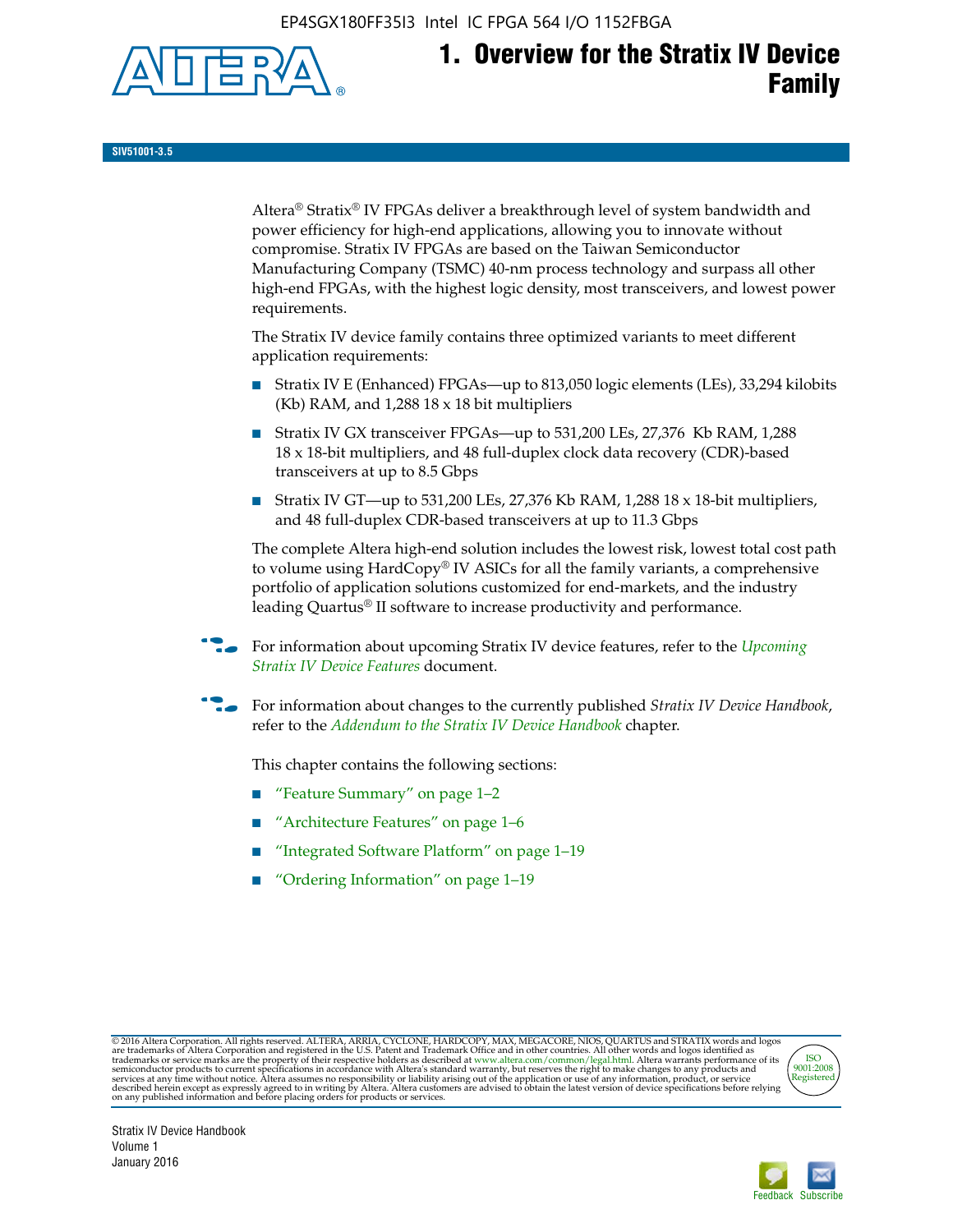## **Feature Summary**

The following list summarizes the Stratix IV device family features:

- Up to 48 full-duplex CDR-based transceivers in Stratix IV GX and GT devices supporting data rates up to 8.5 Gbps and 11.3 Gbps, respectively
- Dedicated circuitry to support physical layer functionality for popular serial protocols, such as PCI Express (PCIe) (PIPE) Gen1 and Gen2, Gbps Ethernet (GbE), Serial RapidIO, SONET/SDH, XAUI/HiGig, (OIF) CEI-6G, SD/HD/3G-SDI, Fibre Channel, SFI-5, and Interlaken
- Complete PCIe protocol solution with embedded PCIe hard IP blocks that implement PHY-MAC layer, Data Link layer, and Transaction layer functionality

**For more information, refer to the** *[IP Compiler for PCI Express User Guide](http://www.altera.com/literature/ug/ug_pci_express.pdf)***.** 

- Programmable transmitter pre-emphasis and receiver equalization circuitry to compensate for frequency-dependent losses in the physical medium
- Typical physical medium attachment (PMA) power consumption of 100 mW at 3.125 Gbps and 135 mW at 6.375 Gbps per channel
- 72,600 to 813,050 equivalent LEs per device
- 7,370 to 33,294 Kb of enhanced TriMatrix memory consisting of three RAM block sizes to implement true dual-port memory and FIFO buffers
- High-speed digital signal processing (DSP) blocks configurable as 9 x 9-bit,  $12 \times 12$ -bit,  $18 \times 18$ -bit, and  $36 \times 36$ -bit full-precision multipliers at up to 600 MHz
- Up to 16 global clocks (GCLK), 88 regional clocks (RCLK), and 132 periphery clocks (PCLK) per device
- Programmable power technology that minimizes power while maximizing device performance
- Up to 1,120 user I/O pins arranged in 24 modular I/O banks that support a wide range of single-ended and differential I/O standards
- Support for high-speed external memory interfaces including DDR, DDR2, DDR3 SDRAM, RLDRAM II, QDR II, and QDR II+ SRAM on up to 24 modular I/O banks
- High-speed LVDS I/O support with serializer/deserializer (SERDES), dynamic phase alignment (DPA), and soft-CDR circuitry at data rates up to 1.6 Gbps
- Support for source-synchronous bus standards, including SGMII, GbE, SPI-4 Phase 2 (POS-PHY Level 4), SFI-4.1, XSBI, UTOPIA IV, NPSI, and CSIX-L1
- Pinouts for Stratix IV E devices designed to allow migration of designs from Stratix III to Stratix IV E with minimal PCB impact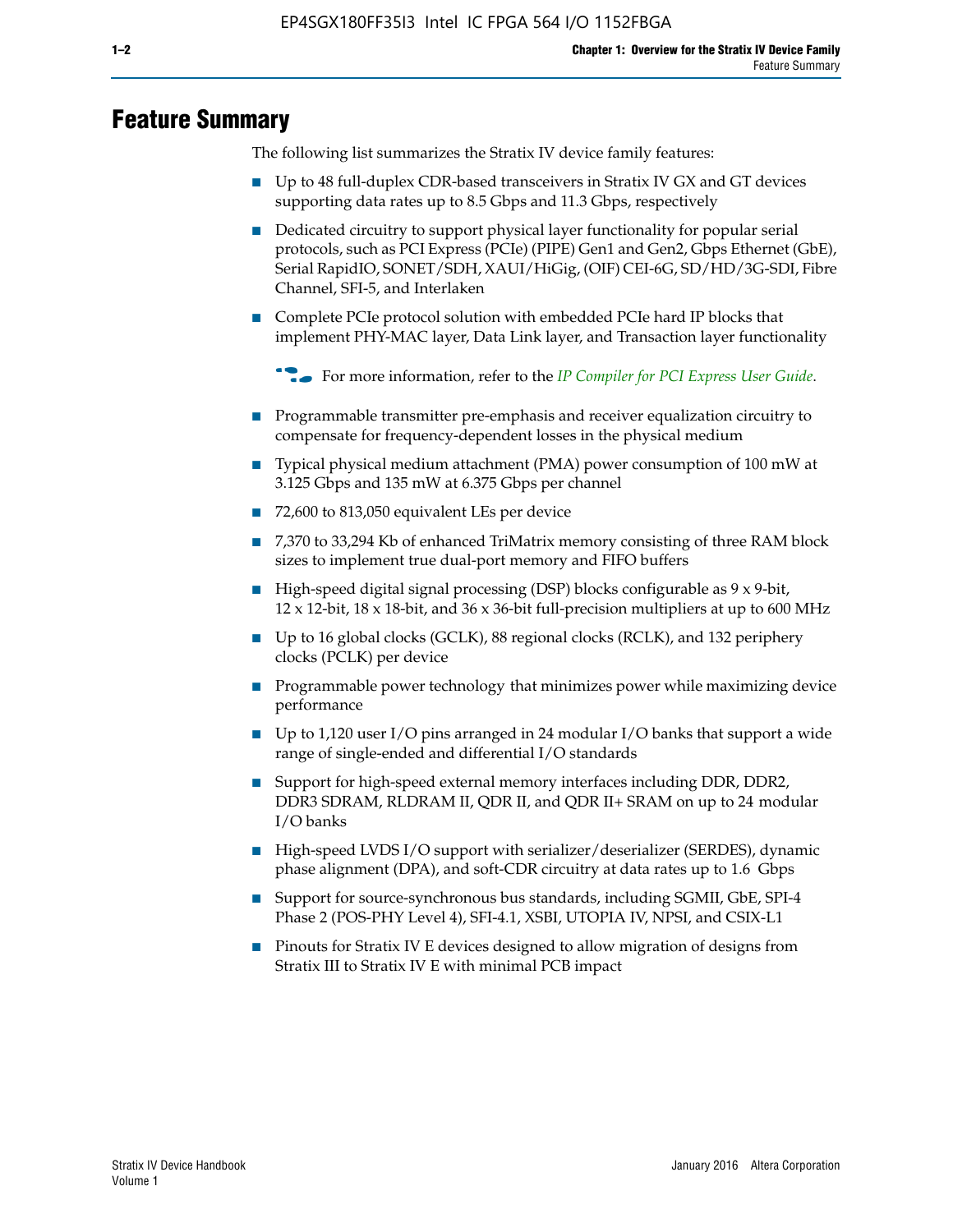## **Stratix IV GX Devices**

Stratix IV GX devices provide up to 48 full-duplex CDR-based transceiver channels per device:

- Thirty-two out of the 48 transceiver channels have dedicated physical coding sublayer (PCS) and physical medium attachment (PMA) circuitry and support data rates between 600 Mbps and 8.5 Gbps
- The remaining 16 transceiver channels have dedicated PMA-only circuitry and support data rates between 600 Mbps and 6.5 Gbps
- **1 The actual number of transceiver channels per device varies with device selection. For** more information about the exact transceiver count in each device, refer to Table 1–1 on page 1–11.
- 1 For more information about transceiver architecture, refer to the *[Transceiver](http://www.altera.com/literature/hb/stratix-iv/stx4_siv52001.pdf)  [Architecture in Stratix IV Devices](http://www.altera.com/literature/hb/stratix-iv/stx4_siv52001.pdf)* chapter.

Figure 1–1 shows a high-level Stratix IV GX chip view.

#### **Figure 1–1. Stratix IV GX Chip View** *(1)*



#### **Note to Figure 1–1:**

(1) Resource counts vary with device selection, package selection, or both.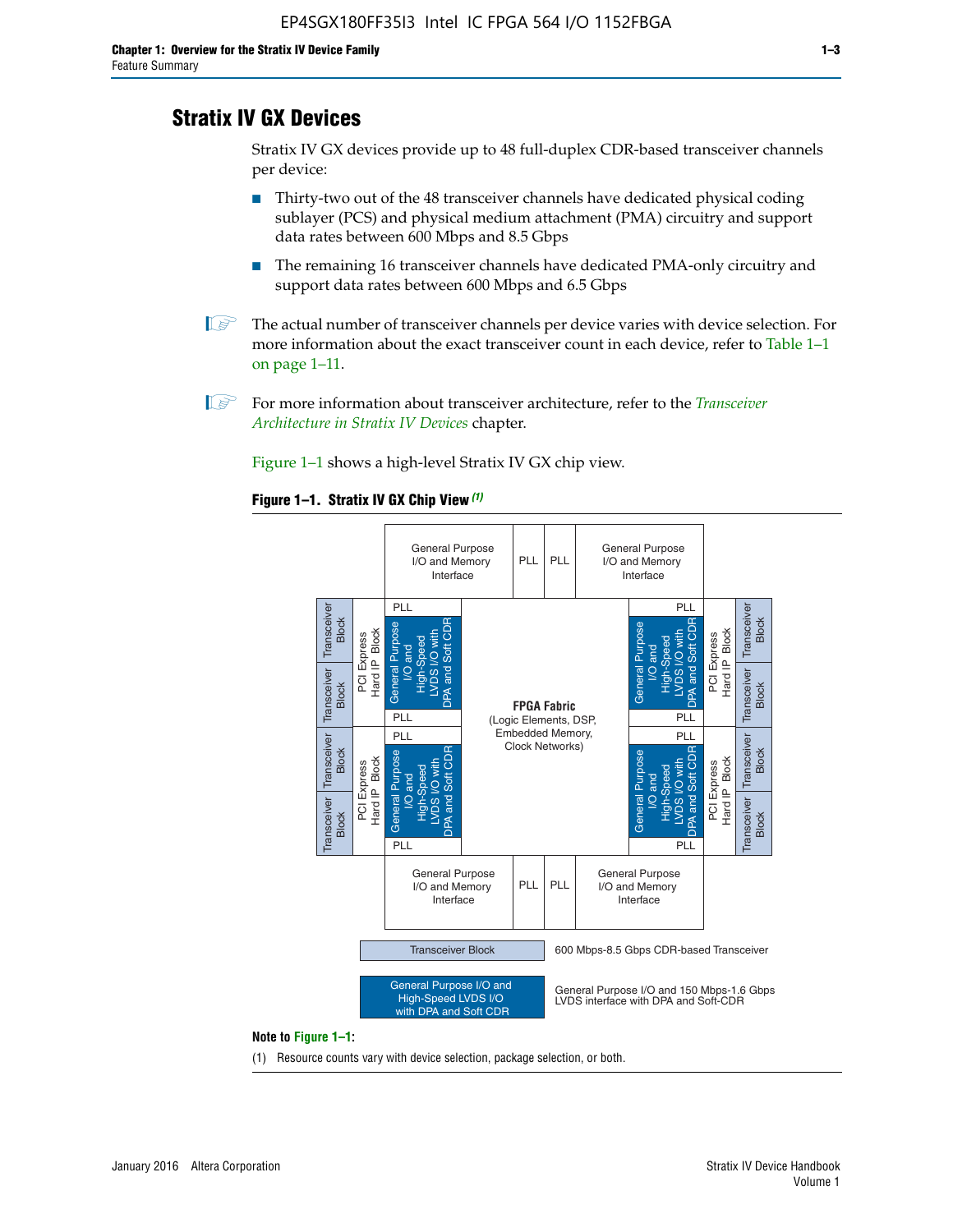## **Stratix IV E Device**

Stratix IV E devices provide an excellent solution for applications that do not require high-speed CDR-based transceivers, but are logic, user I/O, or memory intensive.

Figure 1–2 shows a high-level Stratix IV E chip view.





#### **Note to Figure 1–2:**

(1) Resource counts vary with device selection, package selection, or both.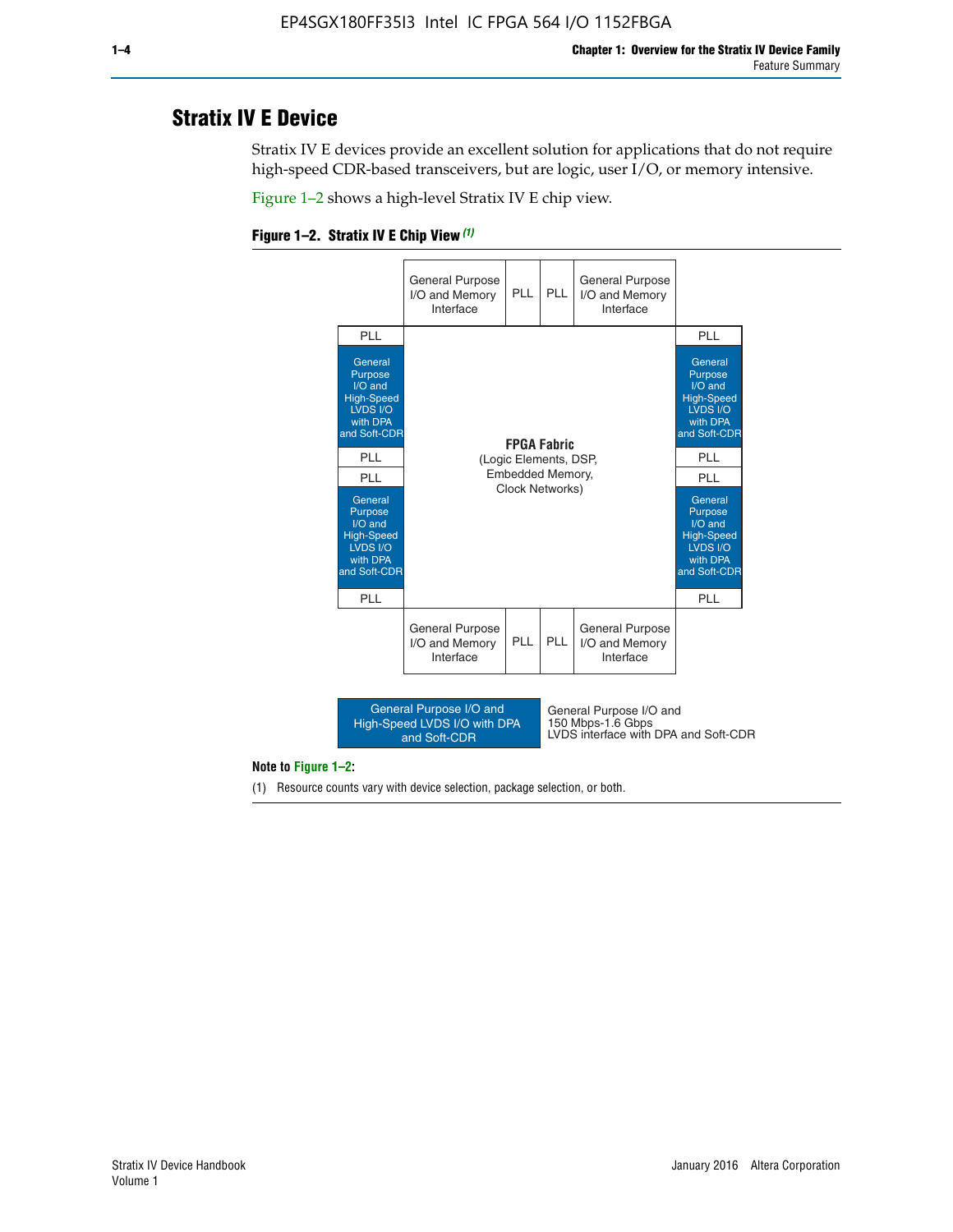## **Stratix IV GT Devices**

Stratix IV GT devices provide up to 48 CDR-based transceiver channels per device:

- Thirty-two out of the 48 transceiver channels have dedicated PCS and PMA circuitry and support data rates between 600 Mbps and 11.3 Gbps
- The remaining 16 transceiver channels have dedicated PMA-only circuitry and support data rates between 600 Mbps and 6.5 Gbps
- **1** The actual number of transceiver channels per device varies with device selection. For more information about the exact transceiver count in each device, refer to Table 1–7 on page 1–16.
- $\mathbb{I}$  For more information about Stratix IV GT devices and transceiver architecture, refer to the *[Transceiver Architecture in Stratix IV Devices](http://www.altera.com/literature/hb/stratix-iv/stx4_siv52001.pdf)* chapter.

Figure 1–3 shows a high-level Stratix IV GT chip view.

#### **Figure 1–3. Stratix IV GT Chip View** *(1)*



(1) Resource counts vary with device selection, package selection, or both.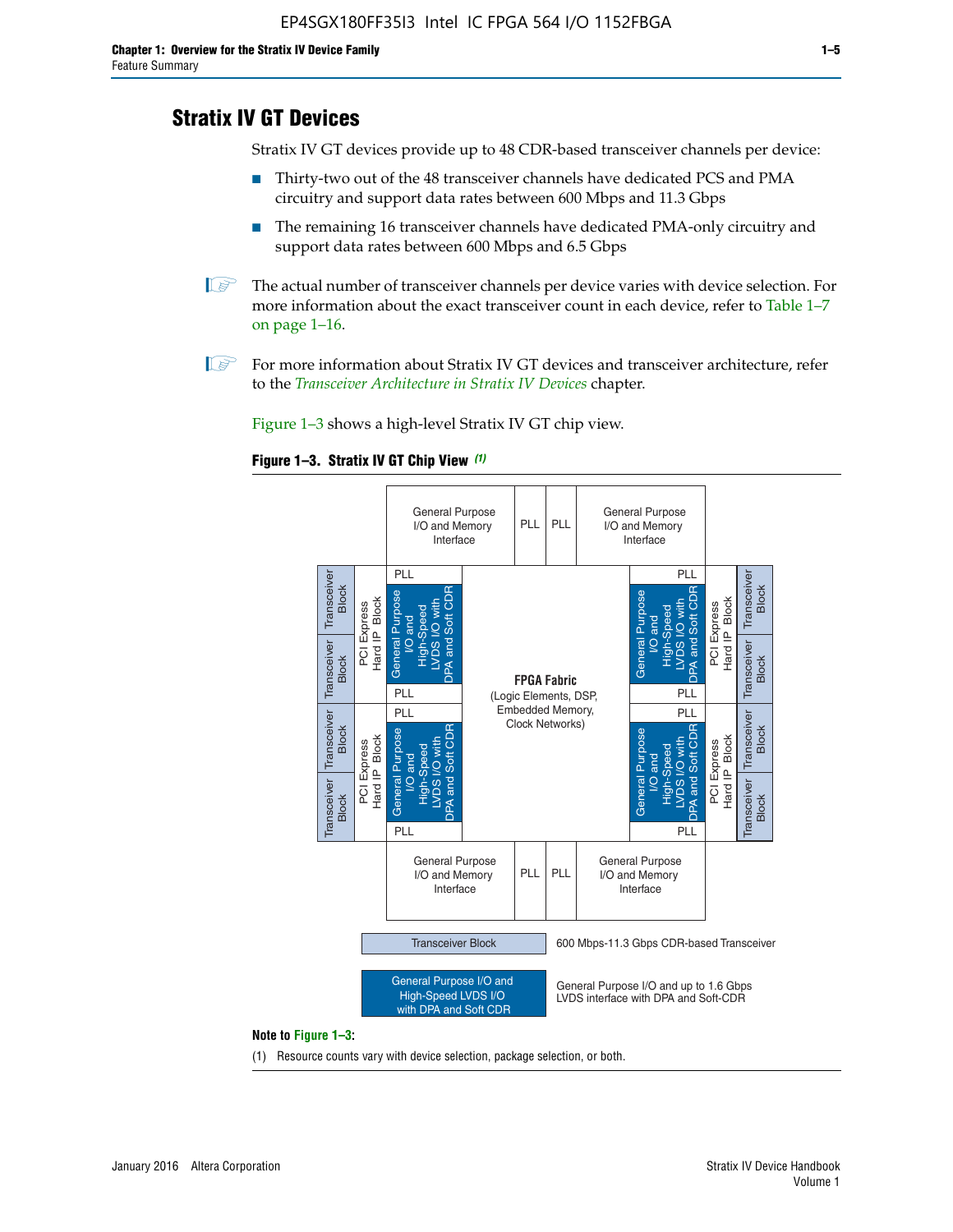## **Architecture Features**

The Stratix IV device family features are divided into high-speed transceiver features and FPGA fabric and I/O features.

 $\mathbb{I}$  The high-speed transceiver features apply only to Stratix IV GX and Stratix IV GT devices.

## **High-Speed Transceiver Features**

The following sections describe high-speed transceiver features for Stratix IV GX and GT devices.

## **Highest Aggregate Data Bandwidth**

Up to 48 full-duplex transceiver channels supporting data rates up to 8.5 Gbps in Stratix IV GX devices and up to 11.3 Gbps in Stratix IV GT devices.

## **Wide Range of Protocol Support**

Physical layer support for the following serial protocols:

- Stratix IV GX—PCIe Gen1 and Gen2, GbE, Serial RapidIO, SONET/SDH, XAUI/HiGig, (OIF) CEI-6G, SD/HD/3G-SDI, Fibre Channel, SFI-5, GPON, SAS/SATA, HyperTransport 1.0 and 3.0, and Interlaken
- Stratix IV GT—40G/100G Ethernet, SFI-S, Interlaken, SFI-5.1, Serial RapidIO, SONET/SDH, XAUI/HiGig, (OIF) CEI-6G, 3G-SDI, and Fibre Channel
- Extremely flexible and easy-to-configure transceiver data path to implement proprietary protocols
- PCIe Support
	- Complete PCIe Gen1 and Gen2 protocol stack solution compliant to PCI Express base specification 2.0 that includes PHY-MAC, Data Link, and transaction layer circuitry embedded in PCI Express hard IP blocks
	- **For more information, refer to the [PCI Express Compiler User Guide](http://www.altera.com/literature/ug/ug_pci_express.pdf).**
	- Root complex and end-point applications
	- $x1, x4,$  and  $x8$  lane configurations
	- PIPE 2.0-compliant interface
	- Embedded circuitry to switch between Gen1 and Gen2 data rates
	- Built-in circuitry for electrical idle generation and detection, receiver detect, power state transitions, lane reversal, and polarity inversion
	- 8B/10B encoder and decoder, receiver synchronization state machine, and ± 300 parts per million (ppm) clock compensation circuitry
	- Transaction layer support for up to two virtual channels (VCs)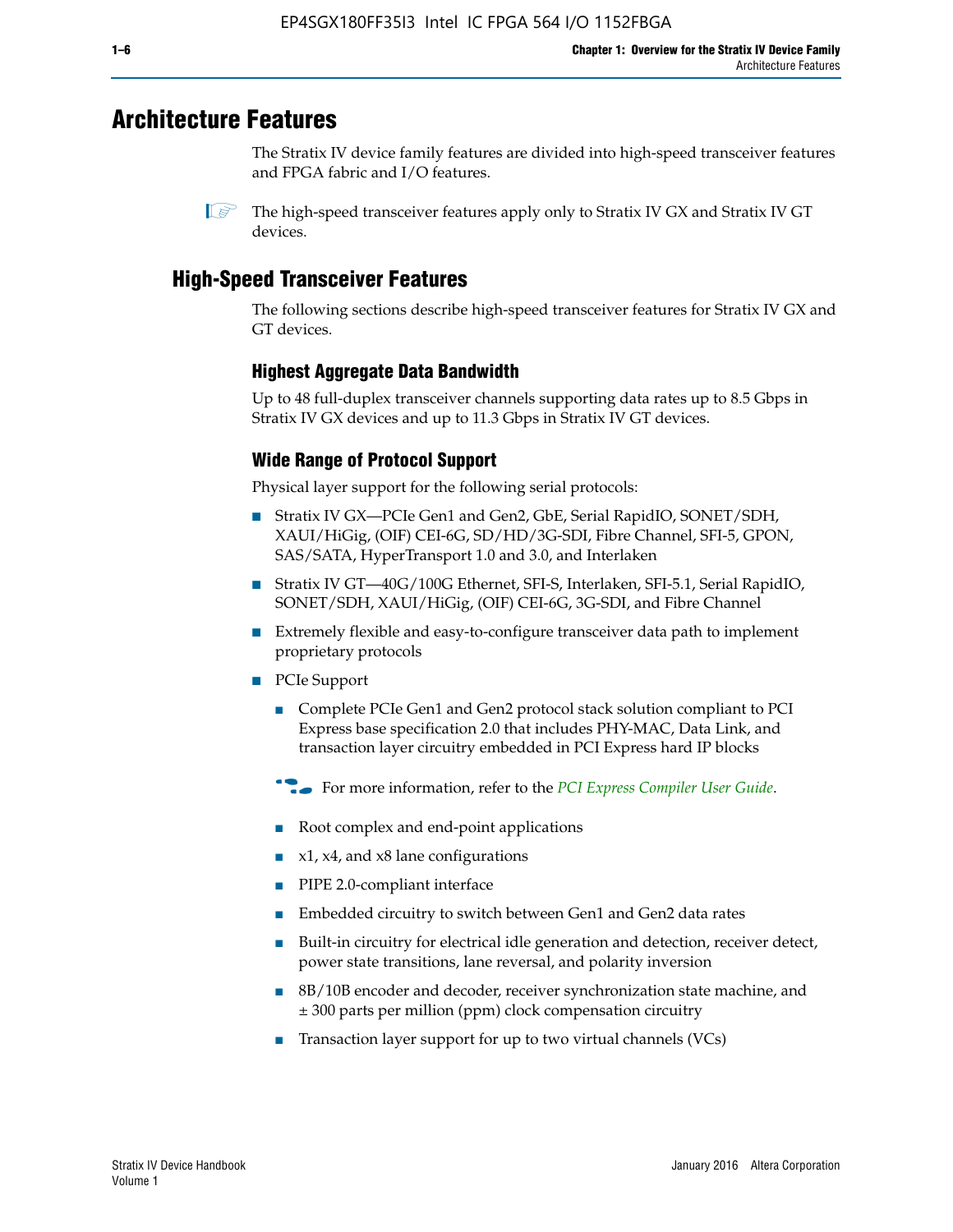- Compliant to IEEE802.3ae specification
- **■** Embedded state machine circuitry to convert XGMII idle code groups  $(|11|)$ to and from idle ordered sets  $(|A|, |K|, |R|)$  at the transmitter and receiver, respectively
- 8B/10B encoder and decoder, receiver synchronization state machine, lane deskew, and  $\pm$  100 ppm clock compensation circuitry
- GbE Support
	- Compliant to IEEE802.3-2005 specification
	- Automatic idle ordered set  $(111/112/1)$  generation at the transmitter, depending on the current running disparity
	- 8B/10B encoder and decoder, receiver synchronization state machine, and ± 100 ppm clock compensation circuitry
- Support for other protocol features such as MSB-to-LSB transmission in SONET/SDH configuration and spread-spectrum clocking in PCIe configurations

#### **Diagnostic Features**

- Serial loopback from the transmitter serializer to the receiver CDR for transceiver PCS and PMA diagnostics
- Reverse serial loopback pre- and post-CDR to transmitter buffer for physical link diagnostics
- Loopback master and slave capability in PCI Express hard IP blocks
- **For more information, refer to the** *[PCI Express Compiler User Guide](http://www.altera.com/literature/ug/ug_pci_express.pdf)***.**

### **Signal Integrity**

Stratix IV devices simplify the challenge of signal integrity through a number of chip, package, and board-level enhancements to enable efficient high-speed data transfer into and out of the device. These enhancements include:

- Programmable 3-tap transmitter pre-emphasis with up to 8,192 pre-emphasis levels to compensate for pre-cursor and post-cursor inter-symbol interference (ISI)
- Up to 900% boost capability on the first pre-emphasis post-tap
- User-controlled and adaptive 4-stage receiver equalization with up to 16 dB of high-frequency gain
- On-die power supply regulators for transmitter and receiver phase-locked loop (PLL) charge pump and voltage controlled oscillator (VCO) for superior noise immunity
- On-package and on-chip power supply decoupling to satisfy transient current requirements at higher frequencies, thereby reducing the need for on-board decoupling capacitors
- Calibration circuitry for transmitter and receiver on-chip termination (OCT) resistors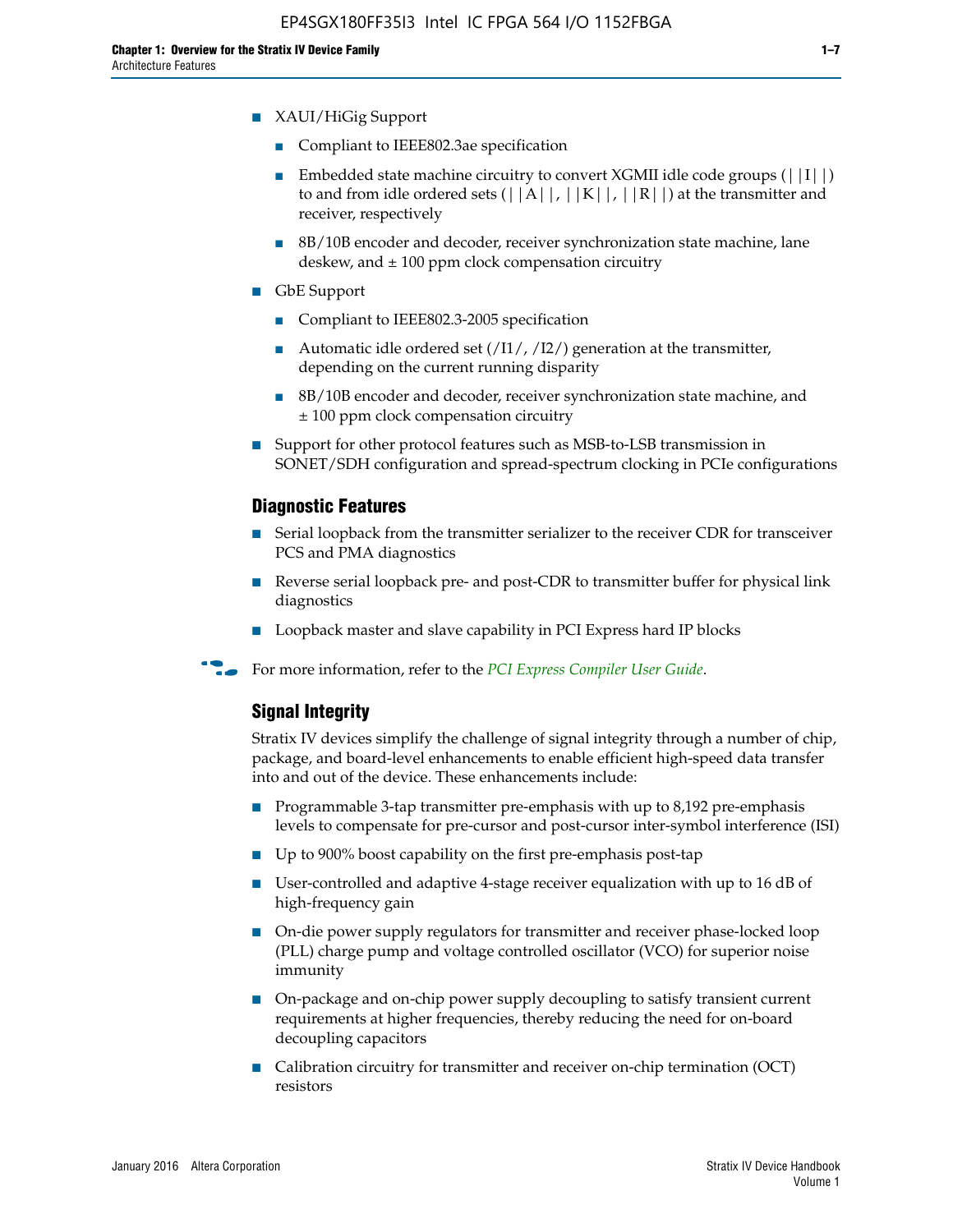## **FPGA Fabric and I/O Features**

The following sections describe the Stratix IV FPGA fabric and I/O features.

## **Device Core Features**

- Up to 531,200 LEs in Stratix IV GX and GT devices and up to 813,050 LEs in Stratix IV E devices, efficiently packed in unique and innovative adaptive logic modules (ALMs)
- Ten ALMs per logic array block (LAB) deliver faster performance, improved logic utilization, and optimized routing
- Programmable power technology, including a variety of process, circuit, and architecture optimizations and innovations
- Programmable power technology available to select power-driven compilation options for reduced static power consumption

#### **Embedded Memory**

- TriMatrix embedded memory architecture provides three different memory block sizes to efficiently address the needs of diversified FPGA designs:
	- 640-bit MLAB
	- 9-Kb M9K
	- 144-Kb M144K
- Up to 33,294 Kb of embedded memory operating at up to 600 MHz
- Each memory block is independently configurable to be a single- or dual-port RAM, FIFO, ROM, or shift register

## **Digital Signal Processing (DSP) Blocks**

- Flexible DSP blocks configurable as  $9 \times 9$ -bit,  $12 \times 12$ -bit,  $18 \times 18$ -bit, and  $36 \times 36$ -bit full-precision multipliers at up to 600 MHz with rounding and saturation capabilities
- Faster operation due to fully pipelined architecture and built-in addition, subtraction, and accumulation units to combine multiplication results
- Optimally designed to support advanced features such as adaptive filtering, barrel shifters, and finite and infinite impulse response (FIR and IIR) filters

#### **Clock Networks**

- Up to 16 global clocks and 88 regional clocks optimally routed to meet the maximum performance of 800 MHz
- Up to 112 and 132 periphery clocks in Stratix IV GX and Stratix IV E devices, respectively
- Up to 66 (16 GCLK + 22 RCLK + 28 PCLK) clock networks per device quadrant in Stratix IV GX and Stratix IV GT devices
- Up to 71 (16 GCLK + 22 RCLK + 33 PCLK) clock networks per device quadrant in Stratix IV E devices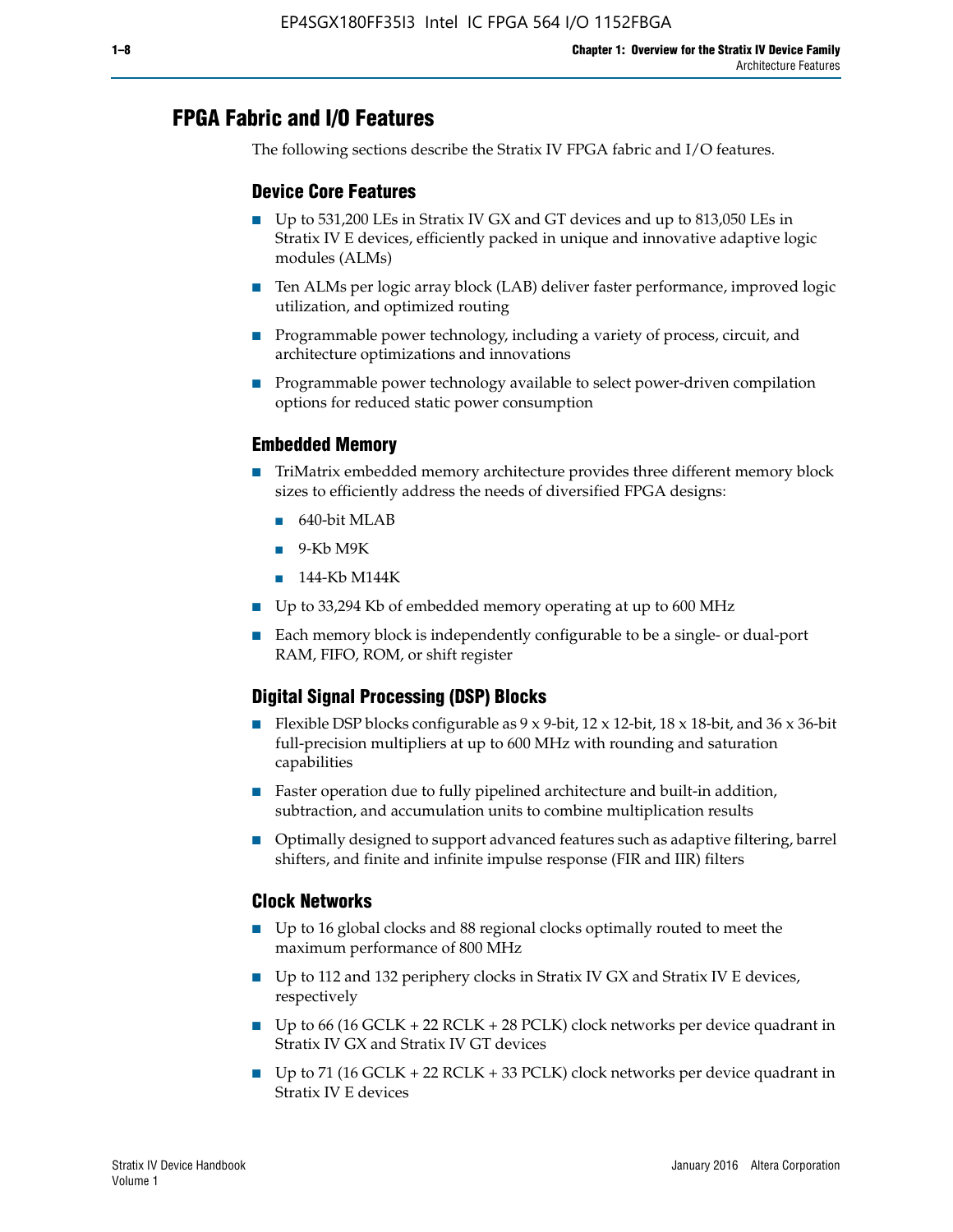## **PLLs**

- Three to 12 PLLs per device supporting spread-spectrum input tracking, programmable bandwidth, clock switchover, dynamic reconfiguration, and delay compensation
- On-chip PLL power supply regulators to minimize noise coupling

#### **I/O Features**

- Sixteen to 24 modular I/O banks per device with 24 to 48 I/Os per bank designed and packaged for optimal simultaneous switching noise (SSN) performance and migration capability
- Support for a wide range of industry I/O standards, including single-ended (LVTTL/CMOS/PCI/PCIX), differential (LVDS/mini-LVDS/RSDS), voltage-referenced single-ended and differential (SSTL/HSTL Class I/II) I/O standards
- **O**n-chip series  $(R_S)$  and on-chip parallel  $(R_T)$  termination with auto-calibration for single-ended I/Os and on-chip differential  $(R_D)$  termination for differential I/Os
- Programmable output drive strength, slew rate control, bus hold, and weak pull-up capability for single-ended I/Os
- User I/O:GND: $V_{CC}$  ratio of 8:1:1 to reduce loop inductance in the package—PCB interface
- **■** Programmable transmitter differential output voltage ( $V_{OD}$ ) and pre-emphasis for high-speed LVDS I/O

#### **High-Speed Differential I/O with DPA and Soft-CDR**

- Dedicated circuitry on the left and right sides of the device to support differential links at data rates from 150 Mbps to 1.6 Gbps
- Up to 98 differential SERDES in Stratix IV GX devices, up to 132 differential SERDES in Stratix IV E devices, and up to 47 differential SERDES in Stratix IV GT devices
- DPA circuitry at the receiver automatically compensates for channel-to-channel and channel-to-clock skew in source synchronous interfaces
- Soft-CDR circuitry at the receiver allows implementation of asynchronous serial interfaces with embedded clocks at up to 1.6 Gbps data rate (SGMII and GbE)

#### **External Memory Interfaces**

- Support for existing and emerging memory interface standards such as DDR SDRAM, DDR2 SDRAM, DDR3 SDRAM, QDRII SRAM, QDRII+ SRAM, and RLDRAM II
- DDR3 up to 1,067 Mbps/533 MHz
- Programmable DQ group widths of 4 to 36 bits (includes parity bits)
- Dynamic OCT, trace mismatch compensation, read-write leveling, and half-rate register capabilities provide a robust external memory interface solution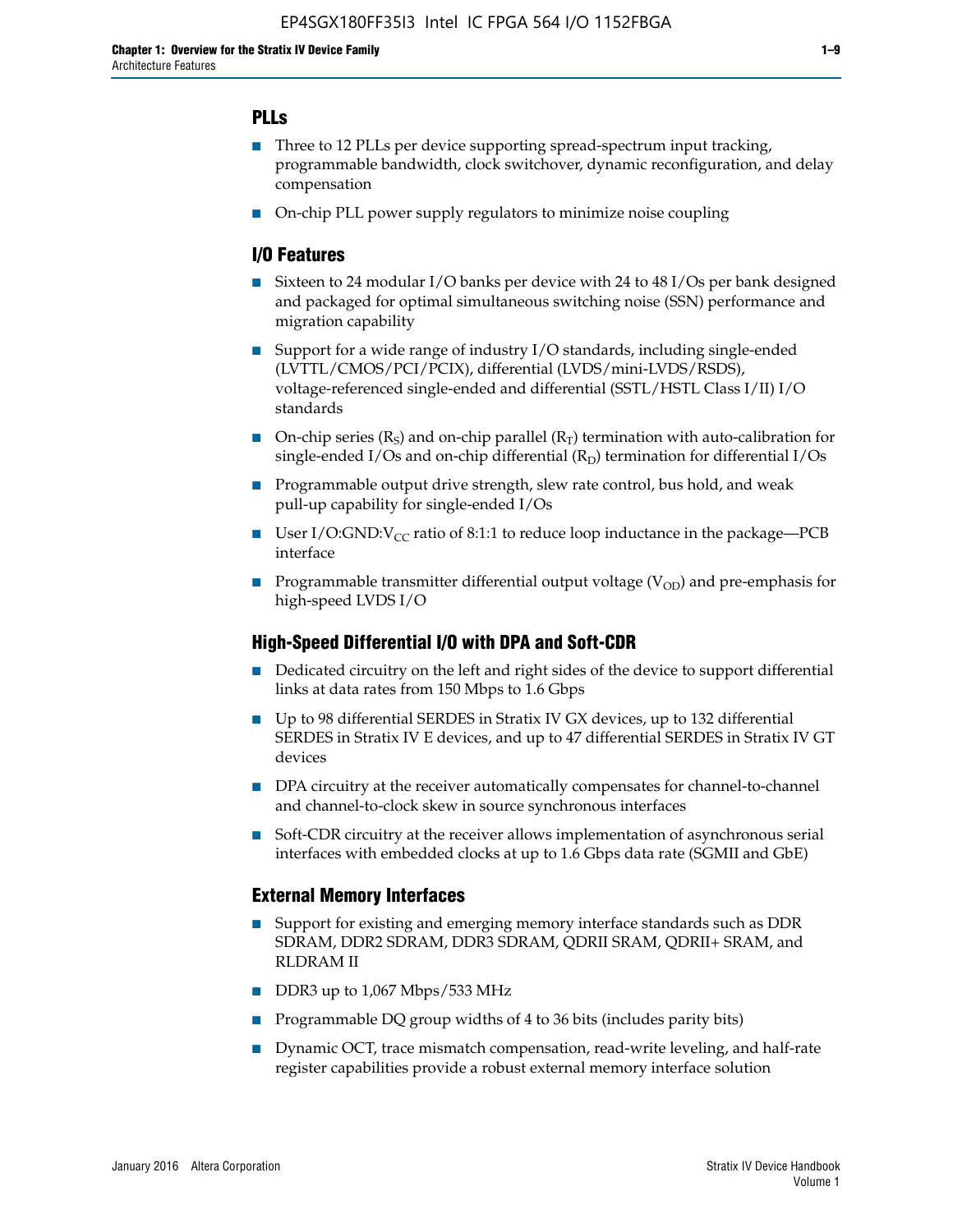## **System Integration**

- All Stratix IV devices support hot socketing
- Four configuration modes:
	- Passive Serial (PS)
	- Fast Passive Parallel (FPP)
	- Fast Active Serial (FAS)
	- JTAG configuration
- Ability to perform remote system upgrades
- 256-bit advanced encryption standard (AES) encryption of configuration bits protects your design against copying, reverse engineering, and tampering
- Built-in soft error detection for configuration RAM cells
- For more information about how to connect the PLL, external memory interfaces,  $I/O$ , high-speed differential I/O, power, and the JTAG pins to PCB, refer to the *[Stratix IV GX and Stratix IV E Device Family Pin Connection Guidelines](http://www.altera.com/literature/dp/stratix4/PCG-01005.pdf)* and the *[Stratix IV GT Device Family Pin Connection Guidelines](http://www.altera.com/literature/dp/stratix4/PCG-01006.pdf)*.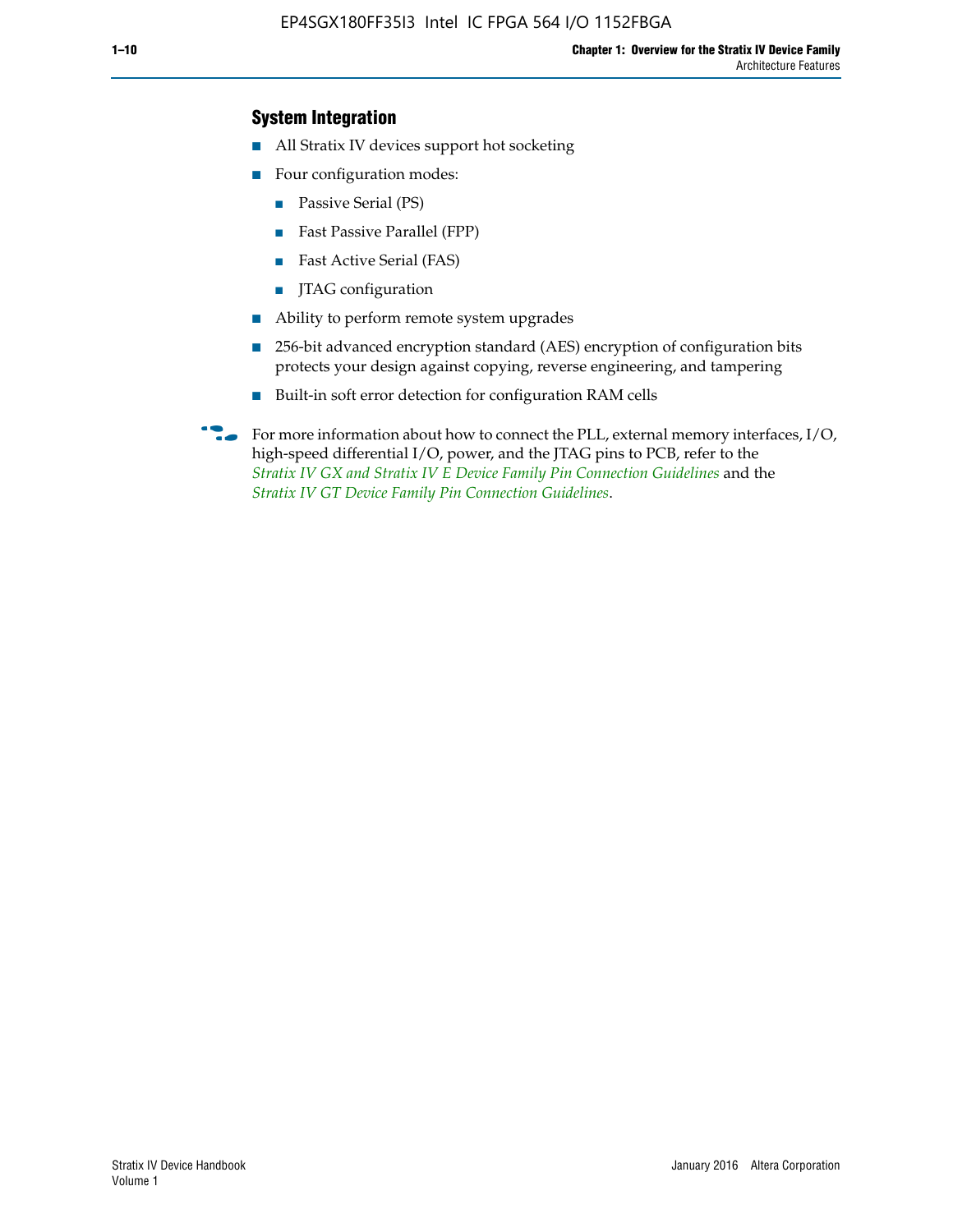#### Table 1–1 lists the Stratix IV GX device features.

## **Table 1–1. Stratix IV GX Device Features (Part 1 of 2)**

| <b>Feature</b>                                                       | EP4SGX70                        |                 |                                 | <b>EP4SGX110</b>  |    |                                | <b>EP4SGX180</b>                |                |       |              | <b>EP4SGX230</b>         |                |                                   |                                 |                | <b>EP4SGX290</b>         |                                |       |       |                          |                          |                | <b>EP4SGX360</b> |       |       |       | <b>EP4SGX530</b> |
|----------------------------------------------------------------------|---------------------------------|-----------------|---------------------------------|-------------------|----|--------------------------------|---------------------------------|----------------|-------|--------------|--------------------------|----------------|-----------------------------------|---------------------------------|----------------|--------------------------|--------------------------------|-------|-------|--------------------------|--------------------------|----------------|------------------|-------|-------|-------|------------------|
| <b>Package</b><br><b>Option</b>                                      | F780                            | F1152           | F780                            | F1152             |    | F780                           | F1152                           |                | F1517 | F780         | F1152                    |                | F1517                             | F780                            | F1152          |                          | F1517                          | F1760 | F1932 | F780                     | F1152                    |                | F1517            | F1760 | F1932 | F1760 | F1932            |
| ALMs                                                                 | 29,040                          |                 |                                 | 42,240            |    |                                | 70,300                          |                |       |              | 91,200                   |                |                                   |                                 |                | 116,480                  |                                |       |       |                          |                          |                | 141,440          |       |       |       | 212,480          |
| LEs                                                                  | 72,600                          |                 |                                 | 105,600           |    |                                | 175,750                         |                |       |              | 228,000                  |                |                                   |                                 |                | 291,200                  |                                |       |       |                          |                          |                | 353,600          |       |       |       | 531,200          |
| 0.6 Gbps-<br>8.5 Gbps<br><b>Transceivers</b><br>$(PMA + PCs)$<br>(1) | $\overline{\phantom{0}}$        | 16              | $\hspace{0.05cm}$               | $\hspace{0.05cm}$ | 16 | $\qquad \qquad \longleftarrow$ | $\hspace{0.1mm}-\hspace{0.1mm}$ | 16             | 24    |              |                          | 16             | 24                                | $\hspace{0.1mm}-\hspace{0.1mm}$ |                | 16                       | 24                             | 24    | 32    | $\overline{\phantom{0}}$ | $\overline{\phantom{a}}$ | 16             | 24               | 24    | 32    | 24    | 32               |
| 0.6 Gbps-<br>6.5 Gbps<br><b>Transceivers</b><br>$(PMA + PCs)$<br>(1) | 8                               | $\qquad \qquad$ | 8                               | 16                |    | 8                              | 16                              | —              | —     | 8            | 16                       | —              | $\overbrace{\phantom{123221111}}$ | 16                              | 16             | $\overline{\phantom{0}}$ | $\qquad \qquad \longleftarrow$ |       |       | 16                       | 16                       | --             |                  |       |       |       |                  |
| PMA-only<br>CMU<br>Channels<br>$(0.6$ Gbps-<br>6.5 Gbps)             | $\hspace{0.1mm}-\hspace{0.1mm}$ | 8               | $\hspace{0.1mm}-\hspace{0.1mm}$ |                   | 8  | $\qquad \qquad \longleftarrow$ | $\qquad \qquad \longleftarrow$  | 8              | 12    |              | $\overline{\phantom{m}}$ | 8              | 12                                | $\qquad \qquad \longleftarrow$  | -              | 8                        | 12                             | 12    | 16    | $\overline{\phantom{0}}$ | $\hspace{0.05cm}$        | 8              | 12               | 12    | 16    | 12    | 16               |
| <b>PCI Express</b><br>hard IP<br><b>Blocks</b>                       | $\mathbf{1}$                    | $\overline{2}$  | -1                              | $\overline{2}$    |    | 1                              |                                 | $\overline{2}$ |       | $\mathbf{1}$ |                          | $\overline{c}$ |                                   |                                 |                | $\overline{2}$           |                                |       | 4     |                          |                          | $\overline{2}$ |                  |       | 4     |       | 4                |
| High-Speed<br>LVDS<br>SERDES (up<br>to 1.6 Gbps)<br>(4)              | 28                              | 56              | 28                              | 28                | 56 | 28                             | 44                              |                | 88    | 28           | 44                       |                | 88                                | $\qquad \qquad \longleftarrow$  | 44             |                          | 88                             | 88    | 98    |                          | 44                       |                | 88               | 88    | 98    | 88    | 98               |
| SPI-4.2 Links                                                        | $\mathbf{1}$                    |                 |                                 | 1                 |    | $\mathbf{1}$                   | $\overline{c}$                  |                | 4     | $\mathbf{1}$ | $\overline{c}$           |                | $\overline{4}$                    | —                               | $\overline{2}$ |                          |                                | 4     |       | $\overline{\phantom{0}}$ | $\overline{2}$           |                |                  | 4     |       |       | 4                |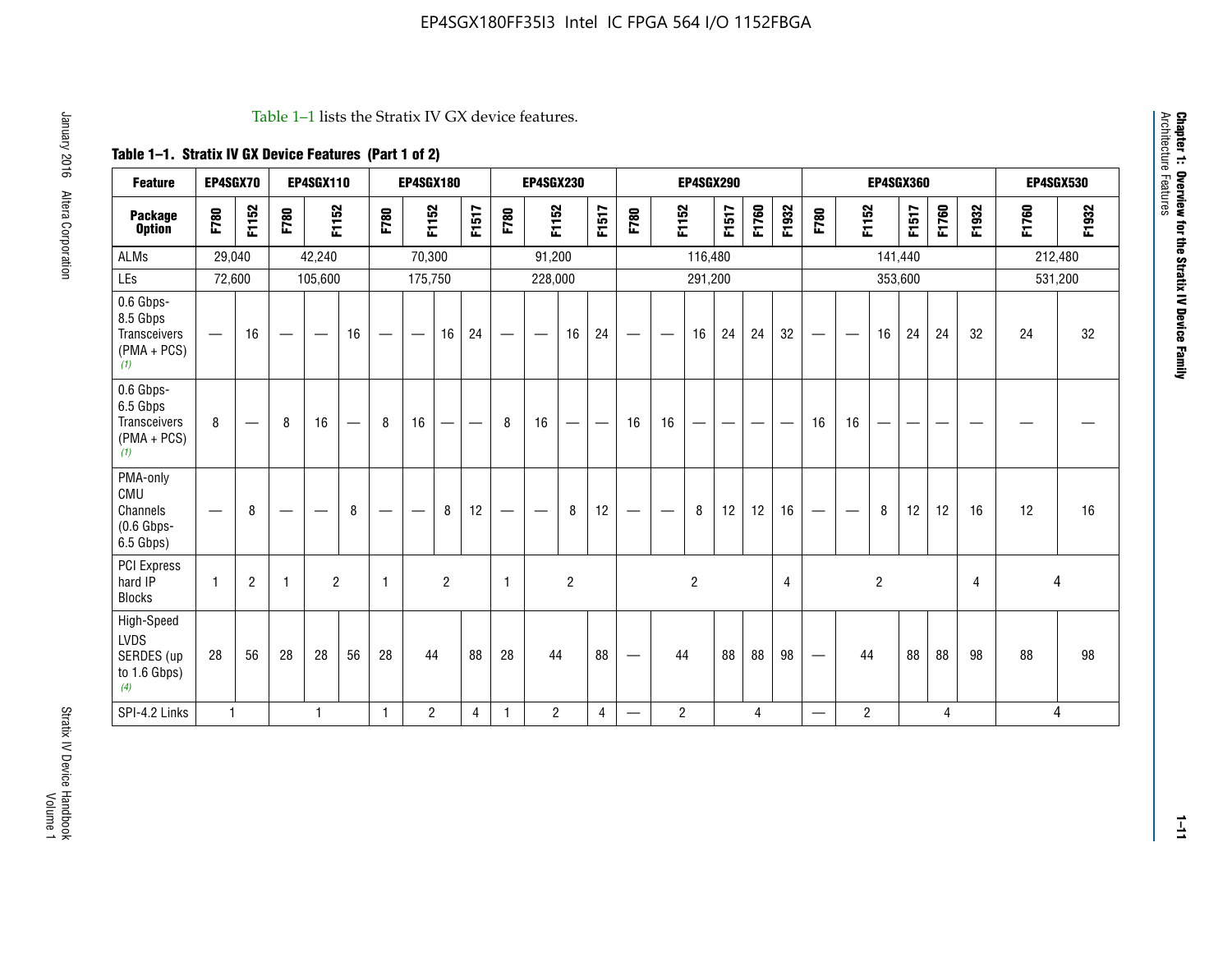**Table 1–1. Stratix IV GX Device Features (Part 2 of 2)**

| <b>Feature</b>                                       | EP4SGX70                |                        |                             | <b>EP4SGX110</b>            |                      |                             | <b>EP4SGX180</b>          |                      |                        |                             | <b>EP4SGX230</b>            |                      |                        |                             |                             | <b>EP4SGX290</b>       |                      |                        |                      |                             |                             |                        | <b>EP4SGX360</b>       |                        |                        | <b>EP4SGX530</b>  |                   |
|------------------------------------------------------|-------------------------|------------------------|-----------------------------|-----------------------------|----------------------|-----------------------------|---------------------------|----------------------|------------------------|-----------------------------|-----------------------------|----------------------|------------------------|-----------------------------|-----------------------------|------------------------|----------------------|------------------------|----------------------|-----------------------------|-----------------------------|------------------------|------------------------|------------------------|------------------------|-------------------|-------------------|
| <b>Package</b><br><b>Option</b>                      | F780                    | F1152                  | F780                        | F1152                       |                      | F780                        | F1152                     |                      | F1517                  | F780                        | F1152                       |                      | F1517                  | F780                        | F1152                       |                        | F1517                | F1760                  | F1932                | F780                        | F1152                       |                        | F1517                  | F1760                  | F1932                  | F1760             | F1932             |
| M9K Blocks<br>(256x)<br>36 bits)                     | 462                     |                        |                             | 660                         |                      |                             | 950                       |                      |                        |                             | 1,235                       |                      |                        |                             |                             | 936                    |                      |                        |                      |                             |                             | 1,248                  |                        |                        |                        | 1,280             |                   |
| M144K<br>Blocks<br>(2048 x<br>72 bits)               | 16                      |                        |                             | 16                          |                      |                             | 20                        |                      |                        |                             | 22                          |                      |                        |                             |                             | 36                     |                      |                        |                      |                             |                             | 48                     |                        |                        |                        | 64                |                   |
| <b>Total Memory</b><br>(MLAB+M9K<br>+M144K) Kb       | 7,370                   |                        |                             | 9,564                       |                      |                             | 13,627                    |                      |                        |                             | 17,133                      |                      |                        |                             |                             | 17,248                 |                      |                        |                      |                             |                             | 22,564                 |                        |                        |                        | 27,376            |                   |
| Embedded<br><b>Multipliers</b><br>$18 \times 18$ (2) | 384                     |                        |                             | 512                         |                      |                             | 920                       |                      |                        |                             | 1,288                       |                      |                        |                             |                             | 832                    |                      |                        |                      |                             |                             | 1,040                  |                        |                        | 1,02<br>4              | 1,024             |                   |
| PLLs                                                 | 3                       | 4                      | 3                           | 4                           |                      | 3                           | 6                         |                      | 8                      | 3                           | 6                           |                      | 8                      | $\overline{4}$              | 6                           |                        | 8                    | 12                     | 12                   | 4                           | 6                           |                        | 8                      | 12                     | 12                     | 12                | 12                |
| User I/Os $(3)$                                      | 372                     | 488                    | 372                         | 372                         | 48<br>8              | 372                         | 56<br>4                   | 56<br>4              | 74<br>4                | 372                         | 564                         | 56<br>4              | 74<br>$\overline{4}$   | 289                         | 564                         | 56<br>4                | 74<br>4              | 88<br>0                | 92<br>$\mathbf{0}$   | 289                         | 564                         | 56<br>4                | 74<br>4                | 88<br>0                | 920                    | 880               | 920               |
| Speed Grade<br>(fastest to<br>slowest) (5)           | $-2x,$<br>$-3,$<br>$-4$ | $-2,$<br>$-3,$<br>$-4$ | $-2\times$<br>$-3,$<br>$-4$ | $-2\times$<br>$-3,$<br>$-4$ | $-2,$<br>-3,<br>$-4$ | $-2\times$<br>$-3,$<br>$-4$ | $-2$<br>×,<br>$-3,$<br>-4 | $-2$<br>$-3$<br>$-4$ | $-2,$<br>$-3,$<br>$-4$ | $-2\times$<br>$-3,$<br>$-4$ | $-2\times$<br>$-3,$<br>$-4$ | $-2,$<br>-3,<br>$-4$ | $-2,$<br>$-3,$<br>$-4$ | $-2\times$<br>$-3,$<br>$-4$ | $-2\times$<br>$-3,$<br>$-4$ | $-2,$<br>$-3,$<br>$-4$ | $-2,$<br>-3,<br>$-4$ | $-2,$<br>$-3,$<br>$-4$ | $-2,$<br>-3,<br>$-4$ | $-2\times$<br>$-3,$<br>$-4$ | $-2\times$<br>$-3,$<br>$-4$ | $-2,$<br>$-3,$<br>$-4$ | $-2,$<br>$-3,$<br>$-4$ | $-2,$<br>$-3,$<br>$-4$ | $-2,$<br>$-3,$<br>$-4$ | $-2, -3,$<br>$-4$ | $-2, -3,$<br>$-4$ |

#### **Notes to Table 1–1:**

(1) The total number of transceivers is divided equally between the left and right side of each device, except for the devices in the F780 package. These devices have eight transceiver channels located only on the right side of the device.

- (2) Four multiplier adder mode.
- (3) The user I/Os count from pin-out files includes all general purpose I/O, dedicated clock pins, and dual purpose configuration pins. Transceiver pins and dedicated configuration pins are not included in the pin count.
- (4) Total pairs of high-speed LVDS SERDES take the lowest channel count of  $R_X/T_X$ .
- (5) The difference between the Stratix IV GX devices in the –2 and –2x speed grades is the number of available transceiver channels. The –2 device allows you to use the transceiver CMU blocks as transceiver channels. The –2x device does NOT allow you to use the CMU blocks as transceiver channels. In addition to the reduction of available transceiver channels in the Stratix IV GX –2x device, the data rates in the –2x device are limited to 6.5 Gbps.

January 2016 Altera Corporation

Altera Corporation

January 2016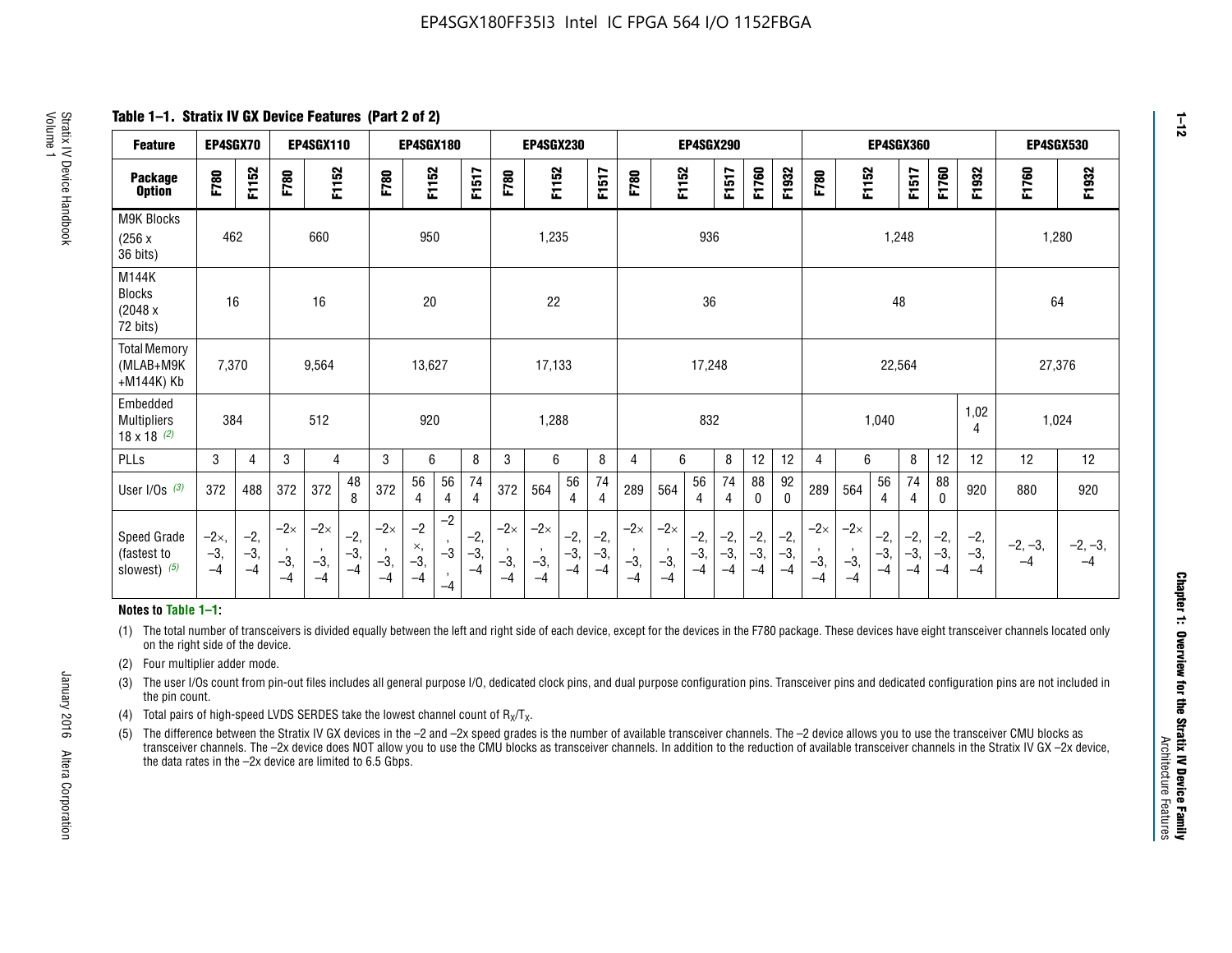Table 1–2 lists the Stratix IV GX device package options.

#### **Table 1–2. Stratix IV GX Device Package Options** *(1)***,** *(2)*

| <b>Device</b> | (29 mm x 29 mm) $(6)$ | <b>F780</b>          | F1152<br>$(35 \, \text{mm} \times 35 \, \text{mm})$<br>(6) |             | <b>F1152</b><br>$(35$ mm x 35 mm) $(5)$ , $(7)$ | F1517<br>(40 mm x 40 mm)<br>$(5)$ $(7)$ | <b>F1760</b><br>$(42.5 \text{ mm} \times 42.5 \text{ mm})$<br>W | F1932<br>$(45 \, \text{mm} \times 45 \, \text{mm})$<br>$\boldsymbol{v}$ |
|---------------|-----------------------|----------------------|------------------------------------------------------------|-------------|-------------------------------------------------|-----------------------------------------|-----------------------------------------------------------------|-------------------------------------------------------------------------|
| EP4SGX70      | DF <sub>29</sub>      |                      |                                                            | <b>HF35</b> |                                                 |                                         |                                                                 |                                                                         |
| EP4SGX110     | <b>DF29</b>           |                      | FF35                                                       | <b>HF35</b> |                                                 |                                         |                                                                 |                                                                         |
| EP4SGX180     | DF29                  |                      | FF35                                                       |             | <b>HF35</b>                                     | KF40                                    |                                                                 |                                                                         |
| EP4SGX230     | <b>DF29</b>           |                      | FF35                                                       |             | <b>HF35</b>                                     | KF40                                    |                                                                 |                                                                         |
| EP4SGX290     |                       | FH29 $(3)$           | FF35                                                       |             | <b>HF35</b>                                     | KF40                                    | KF43                                                            | <b>NF45</b>                                                             |
| EP4SGX360     |                       | 'FH29 <sup>(3)</sup> | FF35                                                       |             | <b>HF35</b>                                     | KF40                                    | KF43                                                            | <b>NF45</b>                                                             |
| EP4SGX530     |                       |                      |                                                            |             | HH35 $(4)$                                      | KH40 (4)                                | KF43                                                            | <b>NF45</b>                                                             |

#### **Notes to Table 1–2:**

(1) Device packages in the same column and marked under the same arrow sign have vertical migration capability.

(2) Use the Pin Migration Viewer in the Pin Planner to verify the pin migration compatibility when migrating devices. For more information, refer to *[I/O Management](http://www.altera.com/literature/hb/qts/qts_qii52013.pdf)* in the *Quartus II Handbook, Volume 2*.

(3) The 780-pin EP4SGX290 and EP4SGX360 devices are available only in 33 mm x 33 mm Hybrid flip chip package.

(4) The 1152-pin and 1517-pin EP4SGX530 devices are available only in 42.5 mm x 42.5 mm Hybrid flip chip packages.

(5) When migrating between hybrid and flip chip packages, there is an additional keep-out area. For more information, refer to the *[Package Information Datasheet for Altera Devices](http://www.altera.com/literature/ds/dspkg.pdf)*.

(6) Devices listed in this column are available in –2x, –3, and –4 speed grades. These devices do not have on-package decoupling capacitors.

(7) Devices listed in this column are available in –2, –3, and –4 speed grades. These devices have on-package decoupling capacitors. For more information about on-package decoupling capacitor value in each device, refer to Table 1–3.

 $\mathbb{L}$ s On-package decoupling reduces the need for on-board or PCB decoupling capacitors by satisfying the transient current requirements at higher frequencies. The *[Power Delivery Network](http://www.altera.com/literature/ug/pdn_tool_stxiv.zip)* design tool for Stratix IV devices accounts for the on-package decoupling and reflects the reduced requirements for PCB decoupling capacitors.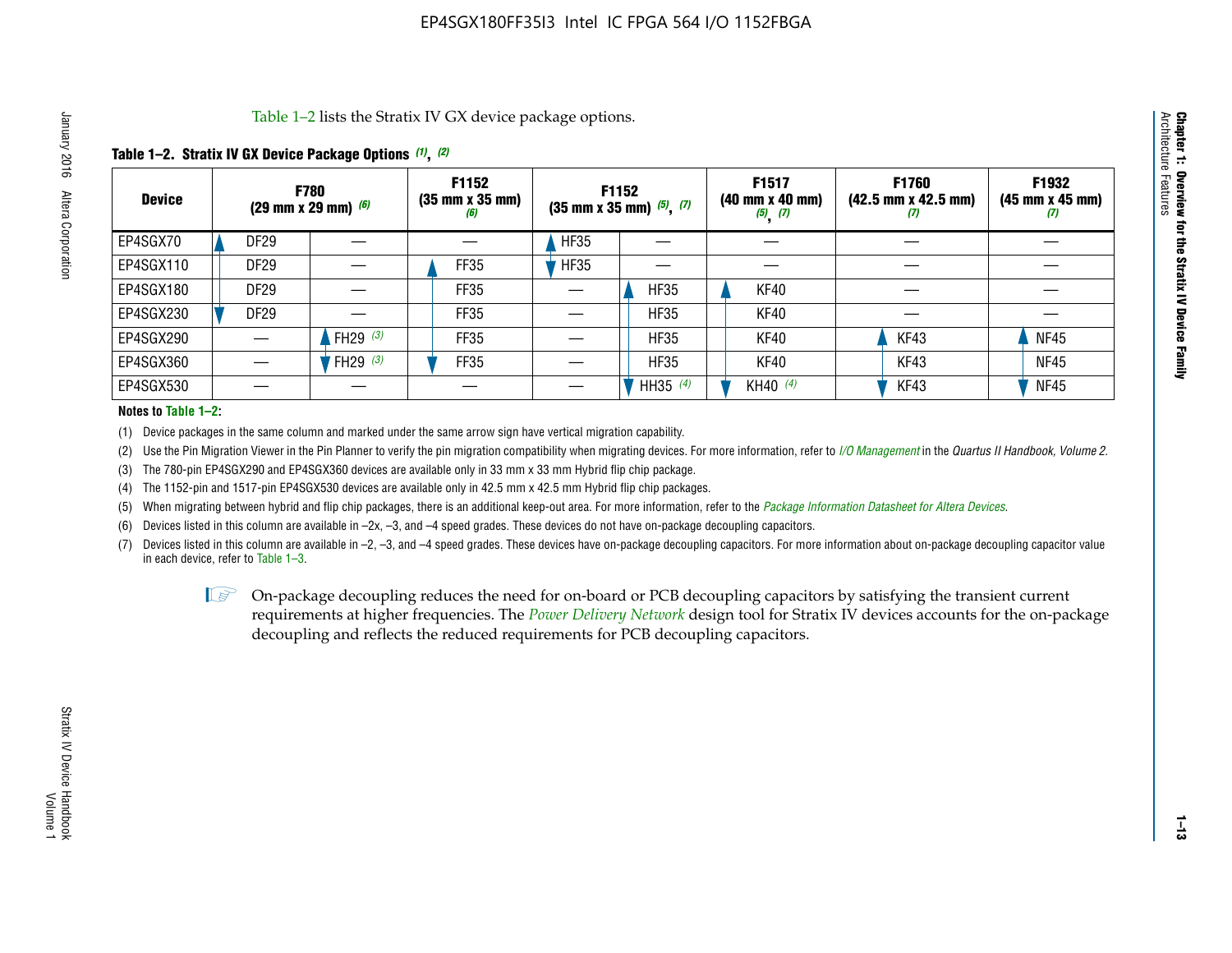| <b>Ordering Information</b> |                            | <b>V<sub>cc</sub></b>               | V <sub>ccio</sub>    | V <sub>CCL GXB</sub>         | V <sub>CCA_L/R</sub> | V <sub>CCT</sub> and V <sub>CCR</sub> (Shared)   |
|-----------------------------|----------------------------|-------------------------------------|----------------------|------------------------------|----------------------|--------------------------------------------------|
| EP4SGX70                    | <b>HF35</b>                | $2\times1$ uF + $2\times470$ nF     | 10nF per bank $(2)$  | 100nF per transceiver block  | 100 <sub>n</sub> F   | $1 \times 470$ nF + $1 \times 47$ nF per side    |
| EP4SGX110                   | <b>HF35</b>                | $2\times1$ uF + $2\times470$ nF     | 10nF per bank $(2)$  | 100nF per transceiver block  | 100 <sub>n</sub> F   | $1\times470$ nF + $1\times47$ nF per side        |
| EP4SGX180                   | <b>HF35</b><br>KF40        | $2\times1$ uF + $2\times470$ nF     | 10nF per bank $(2)$  | 100nF per transceiver block  | 100 <sub>n</sub> F   | $1 \times 470$ nF + $1 \times 47$ nF per side    |
| EP4SGX230                   | <b>HF35</b><br>KF40        | $2 \times 1$ uF + $2 \times 470$ nF | 10 nF per bank $(2)$ | 100 nF per transceiver block | 100 nF               | $1 \times 470$ nF + $1 \times 47$ nF<br>per side |
| EP4SGX290                   | <b>HF35</b><br><b>KF40</b> |                                     |                      |                              |                      | $1 \times 470$ nF + $1 \times 47$ nF             |
|                             | KF43<br><b>NF45</b>        | $4 \times 1$ uF + $4 \times 470$ nF | 10 nF per bank $(2)$ | 100 nF per transceiver block | 100nF                | per side                                         |
|                             | <b>HF35</b><br>KF40        |                                     |                      |                              |                      | $1 \times 470$ nF + $1 \times 47$ nF             |
| EP4SGX360                   | KF43<br><b>NF45</b>        | $4 \times 1$ uF + $4 \times 470$ nF | 10 nF per bank $(2)$ | 100 nF per transceiver block | 100 nF               | per side                                         |
|                             | <b>HH35</b>                |                                     |                      |                              |                      |                                                  |
| EP4SGX530                   | <b>KH40</b><br>KF43        | $4 \times 1$ uF + $4 \times 470$ nF | 10 nF per bank $(2)$ | 100 nF per transceiver block | 100 nF               | $1 \times 470$ nF + $1 \times 47$ nF<br>per side |
|                             | <b>NF45</b>                |                                     |                      |                              |                      |                                                  |

**Notes to Table 1–3:**

(1) Table 1-3 refers to production devices on-package decoupling. For more information about decoupling design of engineering sample (ES) devices, contact [Altera Technical Support](http://mysupport.altera.com/eservice/login.asp).

(2) For I/O banks  $3(*)$ ,  $4(*)$ ,  $7(*)$ , and  $8(*)$  only. There is no OPD for I/O bank  $1(*)$ ,  $2(*)$ ,  $5(*)$ , and  $6(*)$ .

**1–14**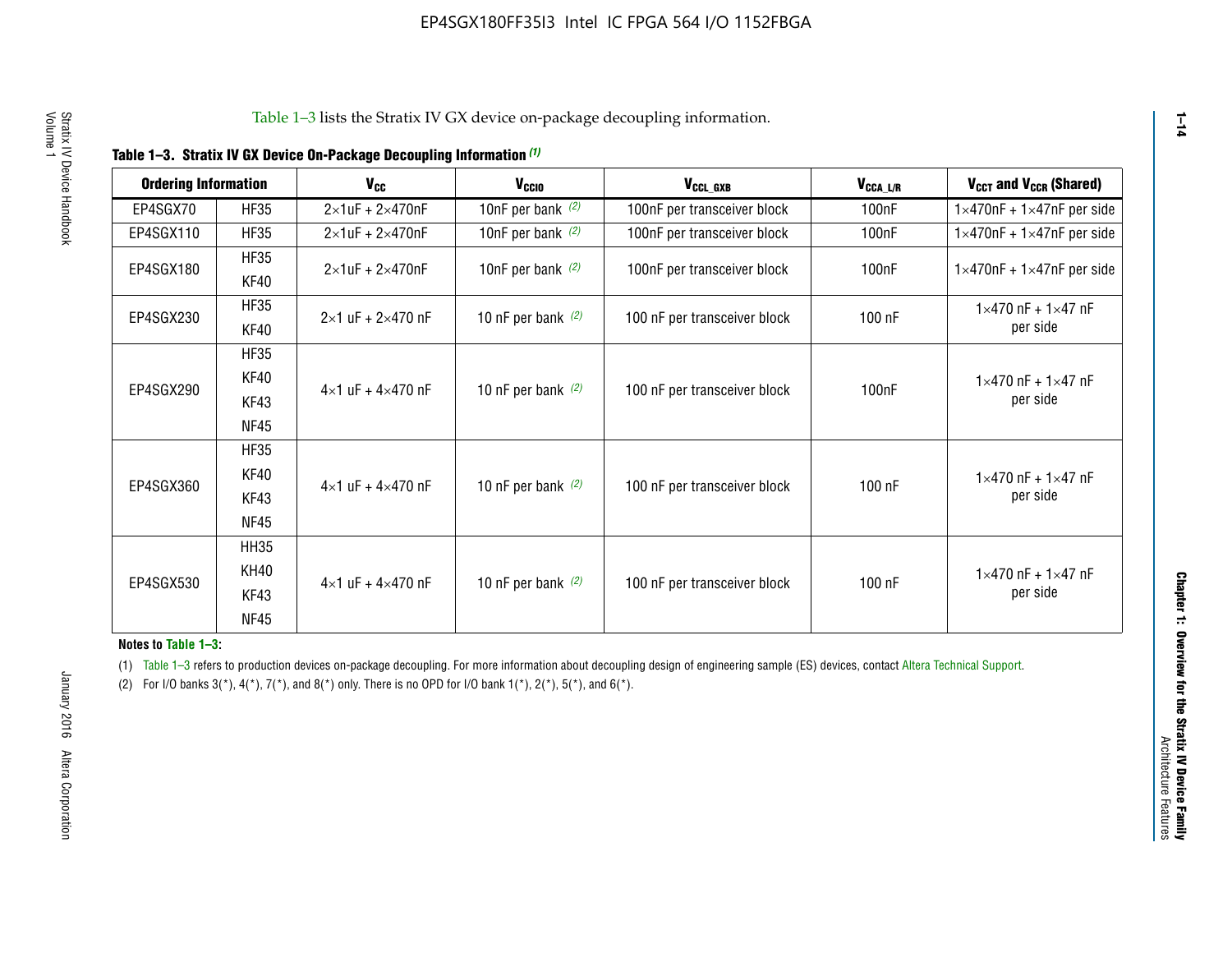#### Table 1–4 lists the Stratix IV E device features.

#### **Table 1–4. Stratix IV E Device Features**

| <b>Feature</b>                                      | <b>EP4SE230</b> |     | <b>EP4SE360</b>                          |              | <b>EP4SE530</b> |              |          | <b>EP4SE820</b> |            |  |
|-----------------------------------------------------|-----------------|-----|------------------------------------------|--------------|-----------------|--------------|----------|-----------------|------------|--|
| Package Pin Count                                   | 780             | 780 | 1152                                     | 1152         | 1517            | 1760         | 1152     | 1517            | 1760       |  |
| ALMs                                                | 91,200          |     | 141,440                                  |              | 212,480         |              |          | 325,220         |            |  |
| LEs                                                 | 228,000         |     | 353,600                                  |              | 531,200         |              |          | 813,050         |            |  |
| High-Speed LVDS<br>SERDES (up to<br>1.6 Gbps) $(1)$ | 56              | 56  | 88                                       | 88           | 112             | 112          | 88       | 112             | 132        |  |
| SPI-4.2 Links                                       | 3               | 3   | 4                                        | 4            |                 | 6            | 4        | 6               | 6          |  |
| <b>M9K Blocks</b><br>(256 x 36 bits)                | 1,235           |     | 1,248                                    |              | 1,280           |              |          | 1610            |            |  |
| M144K Blocks<br>(2048 x 72 bits)                    | 22              |     | 48                                       |              | 64              |              | 60       |                 |            |  |
| <b>Total Memory</b><br>$(MLAB+M9K+$<br>M144K) Kb    | 17,133          |     | 22,564                                   |              | 27,376          |              |          | 33,294          |            |  |
| <b>Embedded Multipliers</b><br>$(18 \times 18)$ (2) | 1,288           |     | 1,040                                    |              | 1,024           |              |          | 960             |            |  |
| PLLs                                                | 4               | 4   | 8                                        | 8            | 12              | 12           | 8        | 12              | 12         |  |
| User I/Os $(3)$                                     | 488             | 488 | 744                                      | 744          | 976             | 976          | 744(4)   | 976 (4)         | 1120 $(4)$ |  |
| Speed Grade<br>(fastest to slowest)                 |                 |     | $-2, -3, -4$ $ -2, -3, -4$ $ -2, -3, -4$ | $-2, -3, -4$ | $-2, -3, -4$    | $-2, -3, -4$ | $-3, -4$ | $-3, -4$        | $-3, -4$   |  |

#### **Notes to Table 1–4:**

(1) The user I/O count from the pin-out files include all general purpose I/Os, dedicated clock pins, and dual purpose configuration pins. Transceiver pins and dedicated configuration pins are not included in the pin count.

(2) Four multiplier adder mode.

(3) Total pairs of high-speed LVDS SERDES take the lowest channel count of  $R_X/T_X$ .

(4) This data is preliminary.

**Chapter 1: Overview for the Stratix IV Device Family**

**Chapter 1: Overview for the Stratix IV Device Family**<br>Architecture Faatures

Architecture Features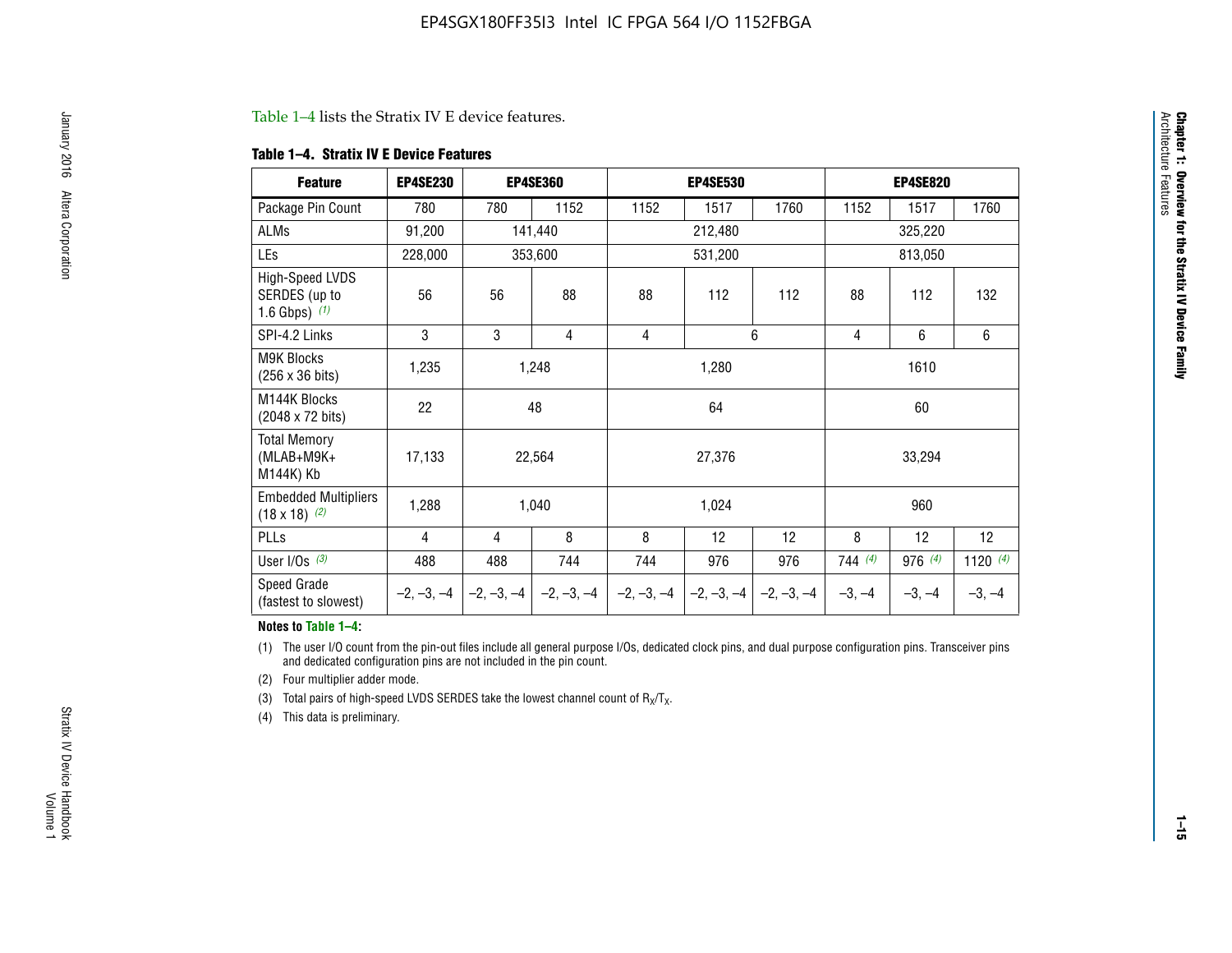Table 1–5 summarizes the Stratix IV E device package options.

| <b>Device</b> | <b>F780</b><br>$(29 \text{ mm} \times 29 \text{ mm})$ $(5)$ , $(6)$ | F1152<br>$(35 \text{ mm} \times 35 \text{ mm})$ $(5)$ , $(7)$ | F <sub>1517</sub><br>$(40 \text{ mm} \times 40 \text{ mm})$ (7) | <b>F1760</b><br>$(42.5$ mm x 42.5 mm) $(7)$ |  |  |
|---------------|---------------------------------------------------------------------|---------------------------------------------------------------|-----------------------------------------------------------------|---------------------------------------------|--|--|
| EP4SE230      | F29                                                                 |                                                               |                                                                 |                                             |  |  |
| EP4SE360      | H <sub>29</sub> $(3)$                                               | F35                                                           |                                                                 |                                             |  |  |
| EP4SE530      |                                                                     | H35 $(4)$                                                     | H40 $(4)$                                                       | F43                                         |  |  |
| EP4SE820      |                                                                     | H35 $(4)$                                                     | H40 $(4)$                                                       | F43                                         |  |  |

**Table 1–5. Stratix IV E Device Package Options** *(1)***,** *(2)*

#### **Notes to Table 1–5:**

(1) Device packages in the same column and marked under the same arrow sign have vertical migration capability.

(2) Use the Pin Migration Viewer in the Pin Planner to verify the pin migration compatibility when migrating devices. For more information, refer to *[I/O Management](http://www.altera.com/literature/hb/qts/qts_qii52013.pdf)* in the *Quartus II Handbook, Volume 2*.

(3) The 780-pin EP4SE360 device is available only in the 33 mm x 33 mm Hybrid flip chip package.

(4) The 1152-pin and 1517-pin for EP4SE530 and EP4SE820 devices are available only in the 42.5 mm x 42.5 mm Hybrid flip chip package.

(5) When migrating between hybrid and flip chip packages, there is an additional keep-out area. For more information, refer to the *[Package](http://www.altera.com/literature/ds/dspkg.pdf)  [Information Datasheet for Altera Devices](http://www.altera.com/literature/ds/dspkg.pdf)*.

(6) Devices listed in this column do not have on-package decoupling capacitors.

(7) Devices listed in this column have on-package decoupling capacitors. For more information about on-package decoupling capacitor value for each device, refer to Table 1–6.

Table 1–6 lists the Stratix IV E on-package decoupling information.

| Table 1–6. Stratix IV E Device On-Package Decoupling Information (1) |  |  |  |  |  |
|----------------------------------------------------------------------|--|--|--|--|--|
|----------------------------------------------------------------------|--|--|--|--|--|

|          | <b>Ordering Information</b> | V <sub>cc</sub>                     | <b>V<sub>CCIO</sub></b> |
|----------|-----------------------------|-------------------------------------|-------------------------|
| EP4SE360 | F35                         | $4 \times 1$ uF + $4 \times 470$ nF | 10 nF per bank          |
|          | H <sub>35</sub>             |                                     |                         |
| EP4SE530 | H40                         | $4 \times 1$ uF + $4 \times 470$ nF | 10 nF per bank          |
|          | F43                         |                                     |                         |
|          | H <sub>35</sub>             |                                     |                         |
| EP4SE820 | H40                         | $4 \times 1$ uF + $4 \times 470$ nF | 10 nF per bank          |
|          | F43                         |                                     |                         |

**Note to Table 1–6:**

(1) Table 1–6 refers to production devices on-package decoupling. For more information about decoupling design of engineering sample (ES) devices, contact [Altera Technical Support](http://mysupport.altera.com/eservice/login.asp).

Table 1–7 lists the Stratix IV GT device features.

| <b>Feature</b>                       | <b>EP4S40G2</b> | <b>EP4S40G5</b> | <b>EP4S100G2</b> | <b>EP4S100G3</b> | <b>EP4S100G4</b> | <b>EP4S100G5</b> |         |
|--------------------------------------|-----------------|-----------------|------------------|------------------|------------------|------------------|---------|
| Package Pin Count                    | 1517            | 1517            | 1517             | 1932             | 1932             | 1517             | 1932    |
| <b>ALMs</b>                          | 91,200          | 212,480         | 91,200           | 116,480          | 141,440          | 212.480          |         |
| LEs                                  | 228,000         | 531,200         | 228,000          | 291,200          | 353,600          |                  | 531,200 |
| <b>Total Transceiver</b><br>Channels | 36              | 36              | 36               | 48               | 48               | 36               | 48      |

**Table 1–7. Stratix IV GT Device Features (Part 1 of 2)**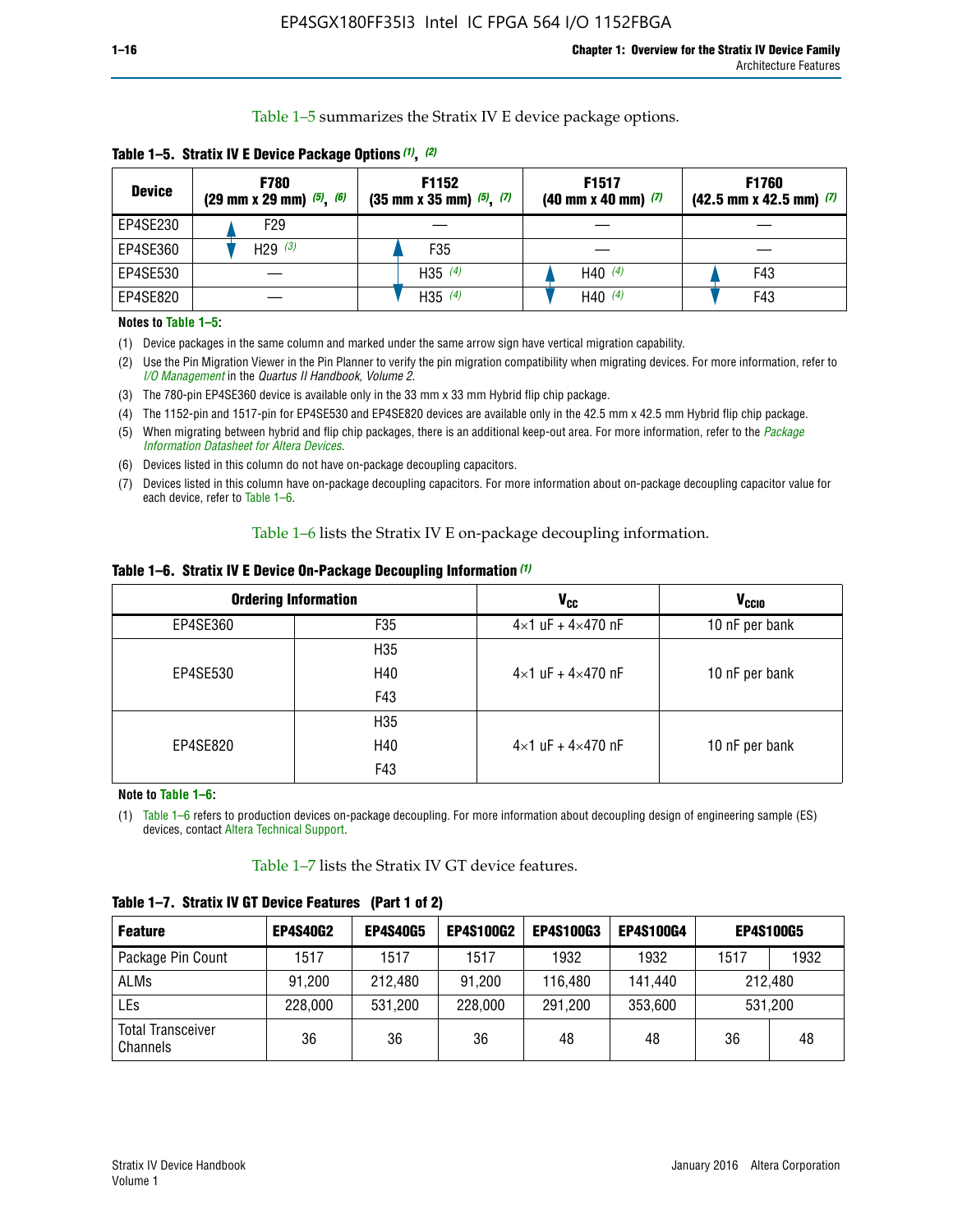#### **Table 1–7. Stratix IV GT Device Features (Part 2 of 2)**

| <b>Feature</b>                                                              | <b>EP4S40G2</b> | <b>EP4S40G5</b> | <b>EP4S100G2</b> | <b>EP4S100G3</b> | <b>EP4S100G4</b> |                           | <b>EP4S100G5</b> |
|-----------------------------------------------------------------------------|-----------------|-----------------|------------------|------------------|------------------|---------------------------|------------------|
| 10G Transceiver<br>Channels<br>(600 Mbps - 11.3 Gbps<br>with PMA + PCS)     | 12              | 12              | 24               | 24               | 24               | 24                        | 32               |
| 8G Transceiver<br>Channels<br>(600 Mbps - 8.5 Gbps<br>with PMA + PCS) $(1)$ | 12              | 12              | $\pmb{0}$        | 8                | 8                | $\mathbf 0$               | $\mathbf 0$      |
| PMA-only CMU<br>Channels<br>(600 Mbps- 6.5 Gbps)                            | 12              | 12              | 12               | 16               | 16               | 12                        | 16               |
| PCIe hard IP Blocks                                                         | $\overline{2}$  | $\overline{2}$  | $\overline{2}$   | $\overline{4}$   | $\overline{4}$   | $\overline{2}$            | $\overline{4}$   |
| <b>High-Speed LVDS</b><br><b>SERDES</b><br>(up to 1.6 Gbps) $(2)$           | 46              | 46              | 46               | 47               | 47               | 46                        | 47               |
| SP1-4.2 Links                                                               | $\overline{2}$  | $\overline{2}$  | $\overline{2}$   | $\overline{2}$   | $\overline{2}$   | $\overline{2}$            | $2^{\circ}$      |
| <b>M9K Blocks</b><br>(256 x 36 bits)                                        | 1,235           | 1,280           | 1,235            | 936              | 1,248            |                           | 1,280            |
| M144K Blocks<br>(2048 x 72 bits)                                            | 22              | 64              | 22               | 36               | 48               |                           | 64               |
| Total Memory (MLAB +<br>M9K + M144K) Kb                                     | 17,133          | 27,376          | 17,133           | 17,248           | 22,564           |                           | 27,376           |
| <b>Embedded Multipliers</b><br>$18 \times 18^{(3)}$                         | 1,288           | 1,024           | 1,288            | 832              | 1,024            |                           | 1,024            |
| PLLs                                                                        | 8               | 8               | 8                | 12               | 12               | 8                         | 12               |
| User I/Os $(4)$ , $(5)$                                                     | 654             | 654             | 654              | 781              | 781              | 654                       | 781              |
| Speed Grade<br>(fastest to slowest)                                         | $-1, -2, -3$    | $-1, -2, -3$    | $-1, -2, -3$     | $-1, -2, -3$     | $-1, -2, -3$     | $-1, -2, -3$ $-1, -2, -3$ |                  |

**Notes to Table 1–7:**

(1) You can configure all 10G transceiver channels as 8G transceiver channels. For example, the EP4S40G2F40 device has twenty-four 8G transceiver channels and the EP4S100G5F45 device has thirty-two 8G transceiver channels.

(2) Total pairs of high-speed LVDS SERDES take the lowest channel count of  $R_X/T_X$ .

(3) Four multiplier adder mode.

(4) The user I/O count from the pin-out files include all general purpose I/Os, dedicated clock pins, and dual purpose configuration pins. Transceiver pins and dedicated configuration pins are not included in the pin count.

(5) This data is preliminary.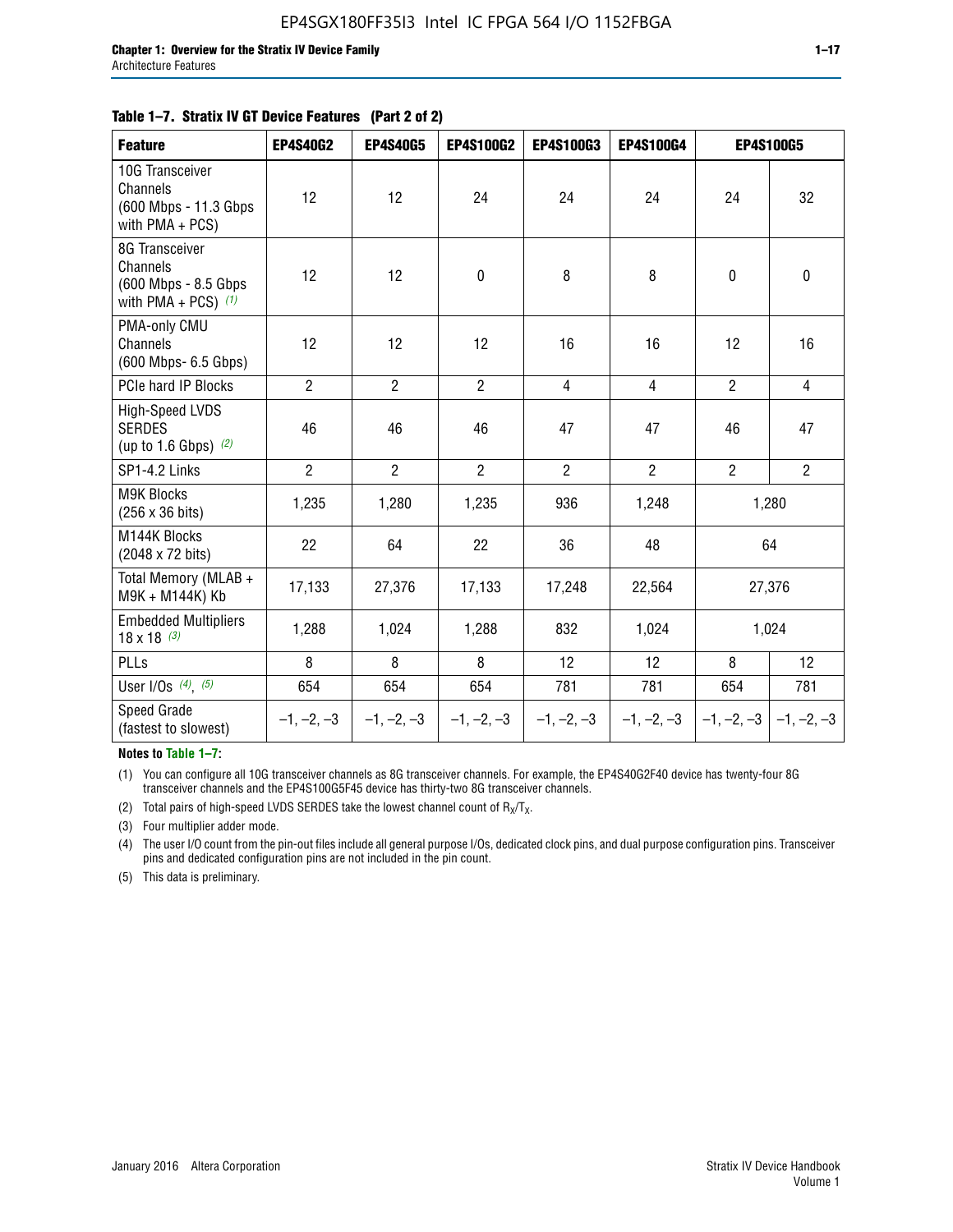Table 1–8 lists the resource counts for the Stratix IV GT devices.

| <b>Device</b>                      | <b>1517 Pin</b><br><b>1932 Pin</b><br>$(40 \text{ mm} \times 40 \text{ mm})$ (3)<br>(45 mm x 45 mm) |     |  |
|------------------------------------|-----------------------------------------------------------------------------------------------------|-----|--|
| <b>Stratix IV GT 40 G Devices</b>  |                                                                                                     |     |  |
| EP4S40G2                           | F40                                                                                                 |     |  |
| EP4S40G5                           | H40 $(4)$ , $(5)$                                                                                   |     |  |
| <b>Stratix IV GT 100 G Devices</b> |                                                                                                     |     |  |
| EP4S100G2                          | F40                                                                                                 |     |  |
| EP4S100G3                          |                                                                                                     | F45 |  |
| EP4S100G4                          |                                                                                                     | F45 |  |
| EP4S100G5                          | H40 $(4)$ $(5)$                                                                                     | F45 |  |

#### **Notes to Table 1–8:**

(1) This table represents pin compatability; however, it does not include hard IP block placement compatability.

- (2) Devices under the same arrow sign have vertical migration capability.
- (3) When migrating between hybrid and flip chip packages, there is an additional keep-out area. For more information, refer to the *[Altera Device Package Information Data Sheet](http://www.altera.com/literature/ds/dspkg.pdf)*.
- (4) EP4S40G5 and EP4S100G5 devices with 1517 pin-count are only available in 42.5-mm x 42.5-mm Hybrid flip chip packages.
- (5) If you are using the hard IP block, migration is not possible.

Table 1–9 lists the Stratix IV GT on-package decoupling information.

**Table 1–9. Stratix IV GT Device On-Package Decoupling Information** *(1)*

| <b>Ordering</b><br><b>Information</b> | Vcc                                 | <b>V<sub>CCIO</sub></b> | V <sub>CCL GXB</sub>            | V <sub>CCA L/R</sub> | V <sub>CCT L/R</sub> | V <sub>CCR_L/R</sub> |
|---------------------------------------|-------------------------------------|-------------------------|---------------------------------|----------------------|----------------------|----------------------|
| EP4S40G2F40                           | $2 \times 1$ uF + $2 \times 470$ nF | 10 nF per bank $(2)$    | 100 nF per<br>transceiver block | $100$ nF             | $100$ nF             | $100$ nF             |
| EP4S100G2F40                          |                                     |                         |                                 |                      |                      |                      |
| EP4S100G3F45                          |                                     | 10 nF per bank $(2)$    | 100 nF per<br>transceiver block | $100$ nF             | $100$ nF             | $100$ nF             |
| EP4S100G4F45                          |                                     |                         |                                 |                      |                      |                      |
| EP4S40G5H40                           | $4\times1$ uF + $4\times470$ nF     |                         |                                 |                      |                      |                      |
| EP4S100G5H40                          |                                     |                         |                                 |                      |                      |                      |
| EP4S100G5F45                          |                                     |                         |                                 |                      |                      |                      |

**Notes to Table 1–9:**

(1) Table 1–9 refers to production devices on-package decoupling. For more information about decoupling design of engineering sample (ES) devices, contact [Altera Technical Support](http://mysupport.altera.com/eservice/login.asp).

(2) For I/O banks  $3(*)$ ,  $4(*)$ ,  $7(*)$ , and  $8(*)$  only. There is no OPD for I/O bank  $1(*)$ ,  $2(*)$ ,  $5(*)$ , and  $6(*)$ .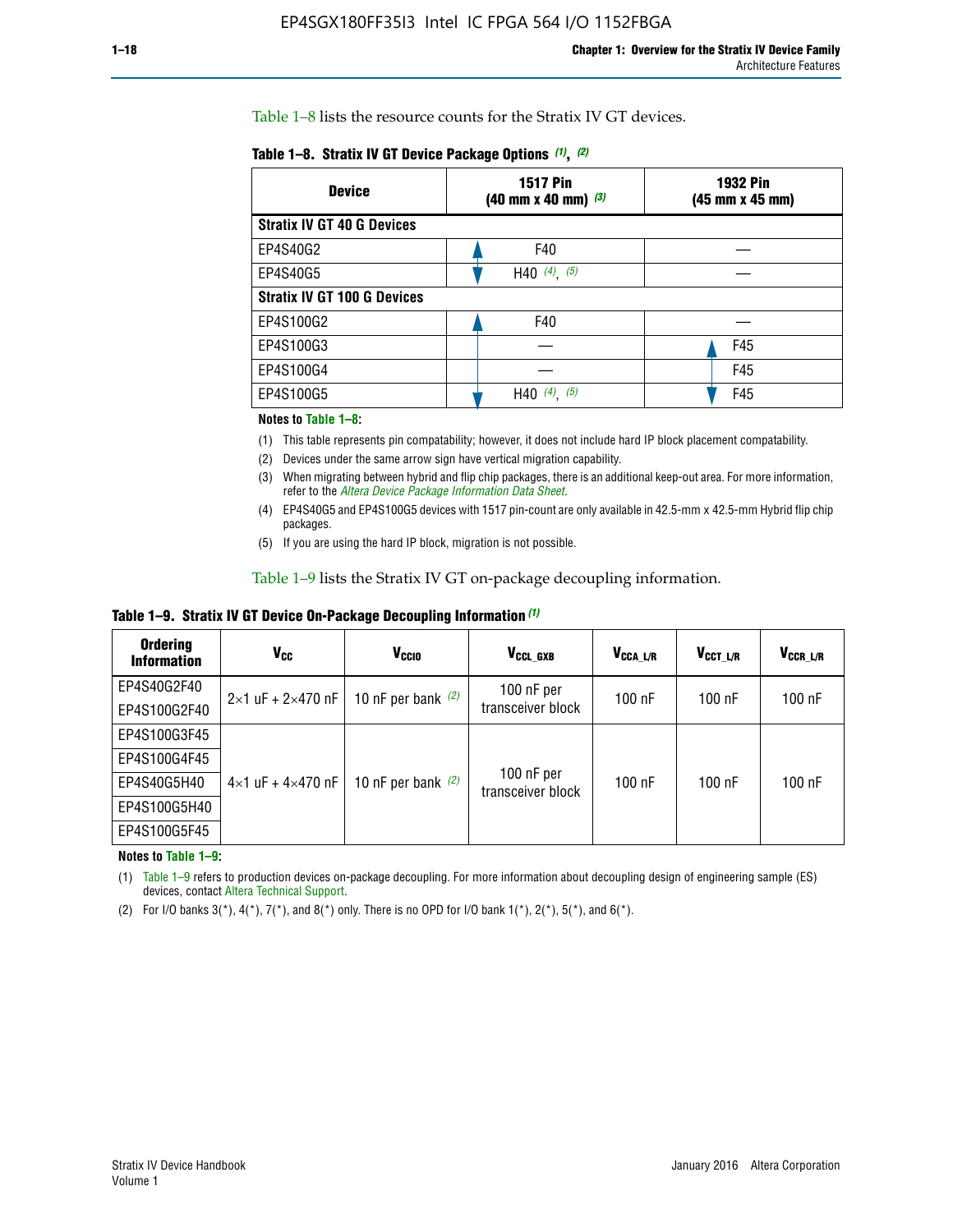# **Integrated Software Platform**

The Quartus II software provides an integrated environment for HDL and schematic design entry, compilation and logic synthesis, full simulation and advanced timing analysis, SignalTap II Logic Analyzer, and device configuration of Stratix IV designs. The Quartus II software provides the MegaWizard<sup> $M$ </sup> Plug-In Manager user interface to generate different functional blocks, such as memory, PLL, and digital signal processing logic. For transceivers, the Quartus II software provides the ALTGX MegaWizard Plug-In Manager interface that guides you through configuration of the transceiver based on your application requirements.

The Stratix IV GX and GT transceivers allow you to implement low-power and reliable high-speed serial interface applications with its fully reconfigurable hardware, optimal signal integrity, and integrated Quartus II software platform.

For more information about the QuarJanuary2016tus II software features, refer to the *[Quartus II Handbook](http://www.altera.com/literature/lit-qts.jsp)*.

# **Ordering Information**

This section describes the Stratix IV E, GT, and GX devices ordering information. Figure 1–4 shows the ordering codes for Stratix IV GX and E devices.



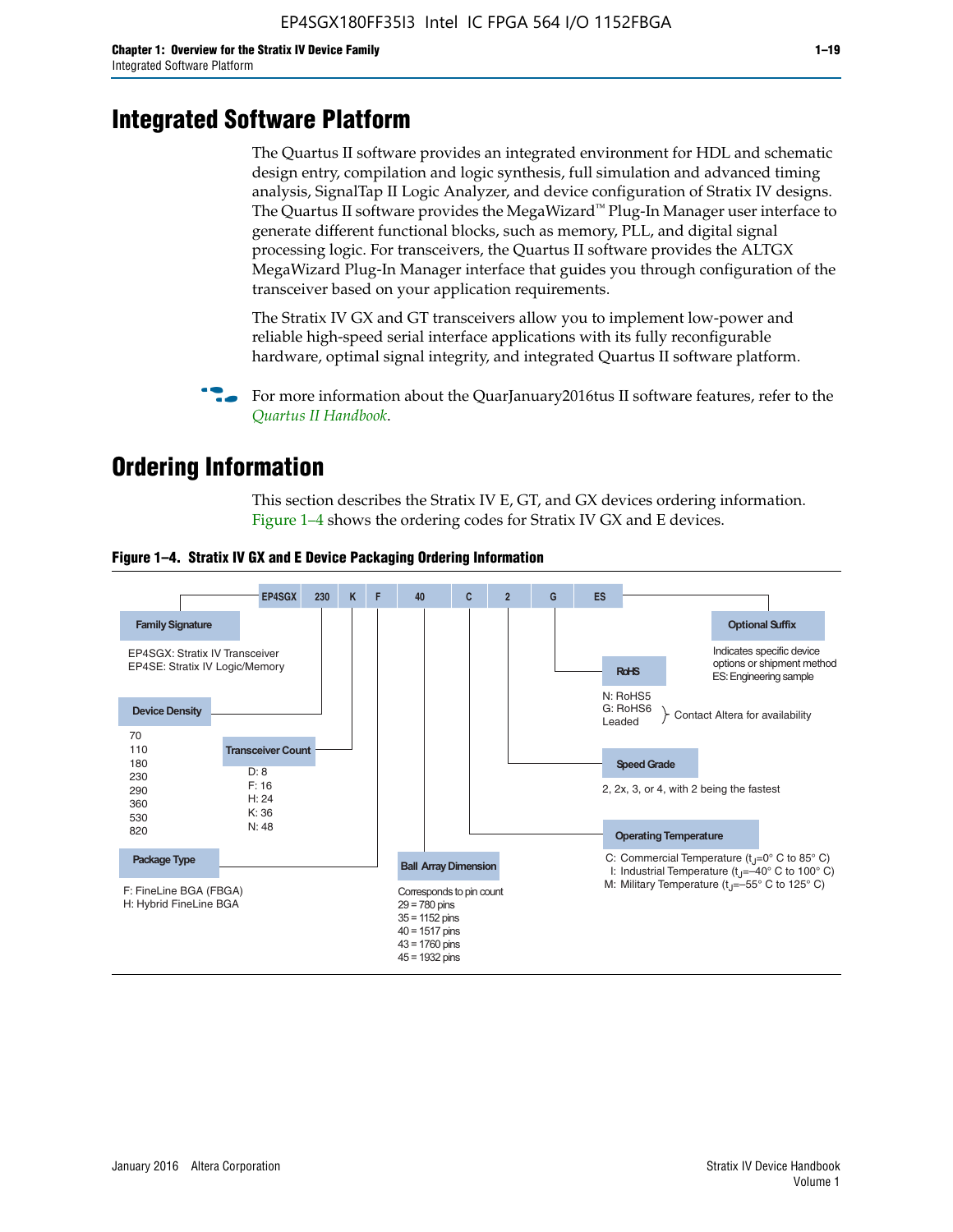Figure 1–5 shows the ordering codes for Stratix IV GT devices.





# **Document Revision History**

Table 1–10 lists the revision history for this chapter.

| Table 1–10. Document Revision History (Part 1 of 2) |  |  |  |  |  |
|-----------------------------------------------------|--|--|--|--|--|
|-----------------------------------------------------|--|--|--|--|--|

| <b>Date</b>       | Version | <b>Changes</b>                                         |
|-------------------|---------|--------------------------------------------------------|
| January 2016      | 3.5     | <b>Updated Figure 1–4 with new RoHS information</b>    |
| September 2012    | 3.4     | ■ Updated Table 1–1 to close FB $#30986$ .             |
|                   |         | Updated Table 1–2 and Table 1–5 to close FB $#31127$ . |
| June 2011         | 3.3     | Added military temperature to Figure 1–4.              |
| February 2011     | 3.2     | ■ Updated Table 1–7 and Table 1–8.                     |
|                   |         | $\blacksquare$ Applied new template.                   |
|                   |         | Minor text edits.                                      |
|                   |         | <b>Updated Table 1–1, Table 1–2, and Table 1–7.</b>    |
| <b>March 2010</b> | 3.1     | ■ Updated Figure $1-3$ .                               |
|                   |         | ■ Updated the "Stratix IV GT Devices" section.         |
|                   |         | Added two new references to the Introduction section.  |
|                   |         | Minor text edits.                                      |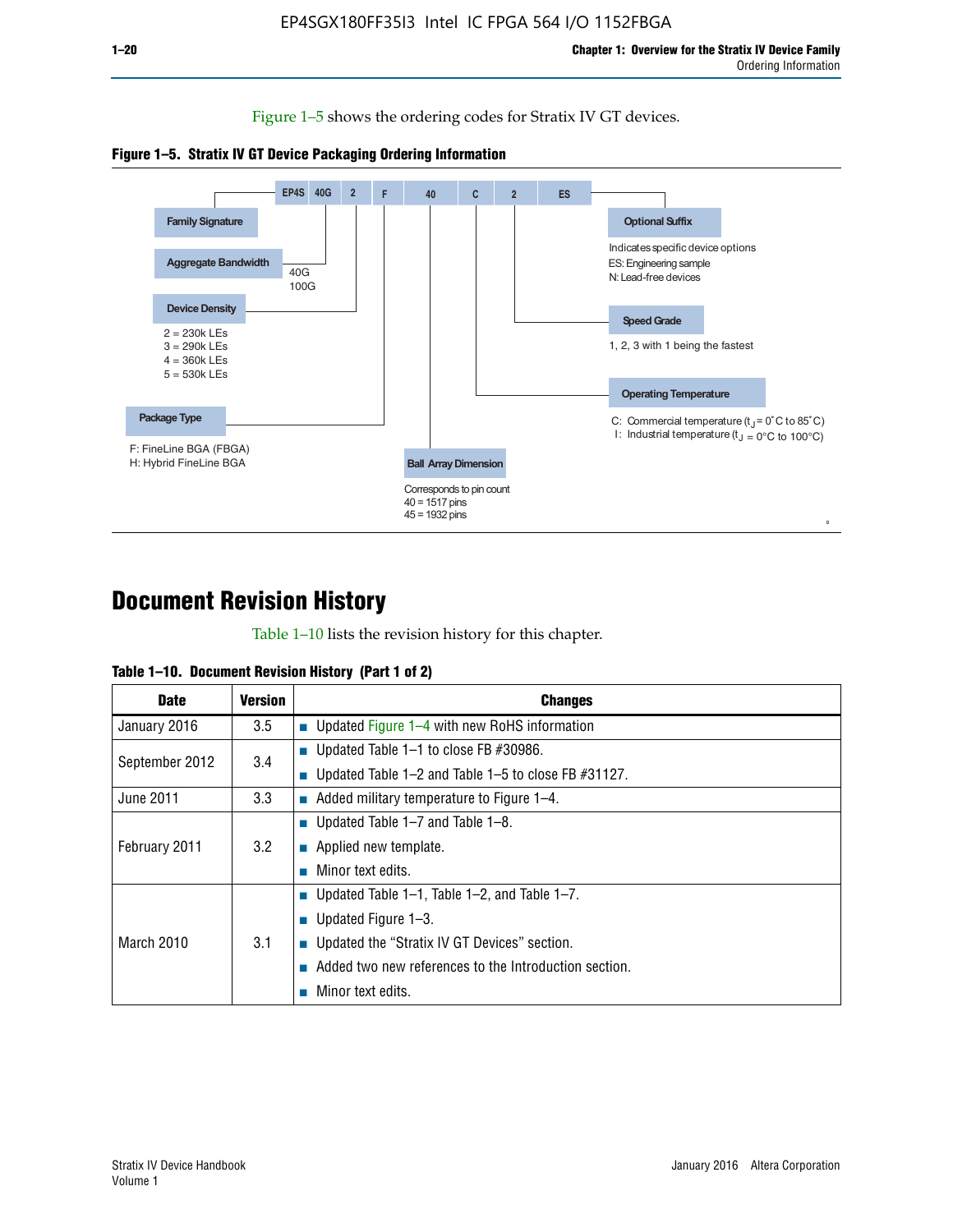#### **Table 1–10. Document Revision History (Part 2 of 2)**

| <b>Date</b>      | <b>Version</b> | <b>Changes</b>                                                                                                                                                                                                                                                                    |  |  |
|------------------|----------------|-----------------------------------------------------------------------------------------------------------------------------------------------------------------------------------------------------------------------------------------------------------------------------------|--|--|
|                  |                | ■ Updated the "Stratix IV Device Family Overview", "Feature Summary", "Stratix IV GT<br>Devices", "High-Speed Transceiver Features", "FPGA Fabric and I/O Features", "Highest<br>Aggregate Data Bandwidth", "System Integration", and "Integrated Software Platform"<br>sections. |  |  |
| November 2009    | 3.0            | $\blacksquare$ Added Table 1-3, Table 1-6, and Table 1-9.                                                                                                                                                                                                                         |  |  |
|                  |                | $\blacksquare$ Updated Table 1-1, Table 1-2, Table 1-4, Table 1-5, Table 1-7, and Table 1-8.                                                                                                                                                                                      |  |  |
|                  |                | ■ Updated Figure 1–3, Figure 1–4, and Figure 1–5.                                                                                                                                                                                                                                 |  |  |
|                  |                | $\blacksquare$ Minor text edits.                                                                                                                                                                                                                                                  |  |  |
|                  |                | $\blacksquare$ Updated Table 1-1.                                                                                                                                                                                                                                                 |  |  |
| <b>June 2009</b> | 2.4            | Minor text edits.                                                                                                                                                                                                                                                                 |  |  |
|                  |                | $\blacksquare$ Added Table 1–5, Table 1–6, and Figure 1–3.                                                                                                                                                                                                                        |  |  |
|                  |                | $\blacksquare$ Updated Figure 1-5.                                                                                                                                                                                                                                                |  |  |
| April 2009       | 2.3            | Updated Table $1-1$ , Table $1-2$ , Table $1-3$ , and Table $1-4$ .                                                                                                                                                                                                               |  |  |
|                  |                | ■ Updated "Introduction", "Feature Summary", "Stratix IV GX Devices", "Stratix IV GT<br>Devices", "Architecture Features", and "FPGA Fabric and I/O Features"                                                                                                                     |  |  |
|                  | 2.2            | ■ Updated "Feature Summary", "Stratix IV GX Devices", "Stratix IV E Device", "Stratix IV<br>GT Devices", "Signal Integrity"                                                                                                                                                       |  |  |
| March 2009       |                | Removed Tables 1-5 and 1-6                                                                                                                                                                                                                                                        |  |  |
|                  |                | Updated Figure 1-4                                                                                                                                                                                                                                                                |  |  |
|                  |                | ■ Updated "Introduction", "Feature Summary", "Stratix IV Device Diagnostic Features",<br>"Signal Integrity", "Clock Networks", "High-Speed Differential I/O with DPA and Soft-<br>CDR", "System Integration", and "Ordering Information" sections.                                |  |  |
|                  |                | Added "Stratix IV GT 100G Devices" and "Stratix IV GT 100G Transceiver Bandwidth"<br>sections.                                                                                                                                                                                    |  |  |
| March 2009       | 2.1            | <b>Updated Table 1–1, Table 1–2, Table 1–3, and Table 1–4.</b>                                                                                                                                                                                                                    |  |  |
|                  |                | $\blacksquare$ Added Table 1-5 and Table 1-6.                                                                                                                                                                                                                                     |  |  |
|                  |                | ■ Updated Figure $1-3$ and Figure $1-4$ .                                                                                                                                                                                                                                         |  |  |
|                  |                | $\blacksquare$ Added Figure 1-5.                                                                                                                                                                                                                                                  |  |  |
|                  |                | Removed "Referenced Documents" section.                                                                                                                                                                                                                                           |  |  |
|                  |                | Updated "Feature Summary" on page 1-1.                                                                                                                                                                                                                                            |  |  |
|                  |                | ■ Updated "Stratix IV Device Diagnostic Features" on page 1-7.                                                                                                                                                                                                                    |  |  |
| November 2008    |                | Updated "FPGA Fabric and I/O Features" on page 1-8.                                                                                                                                                                                                                               |  |  |
|                  | 2.0            | $\blacksquare$ Updated Table 1-1.                                                                                                                                                                                                                                                 |  |  |
|                  |                | Updated Table 1-2.                                                                                                                                                                                                                                                                |  |  |
|                  |                | Updated "Table 1-5 shows the total number of transceivers available in the Stratix IV GT<br>Device." on page 1-15.                                                                                                                                                                |  |  |
| <b>July 2008</b> | 1.1            | Revised "Introduction".                                                                                                                                                                                                                                                           |  |  |
| May 2008         | 1.0            | Initial release.                                                                                                                                                                                                                                                                  |  |  |